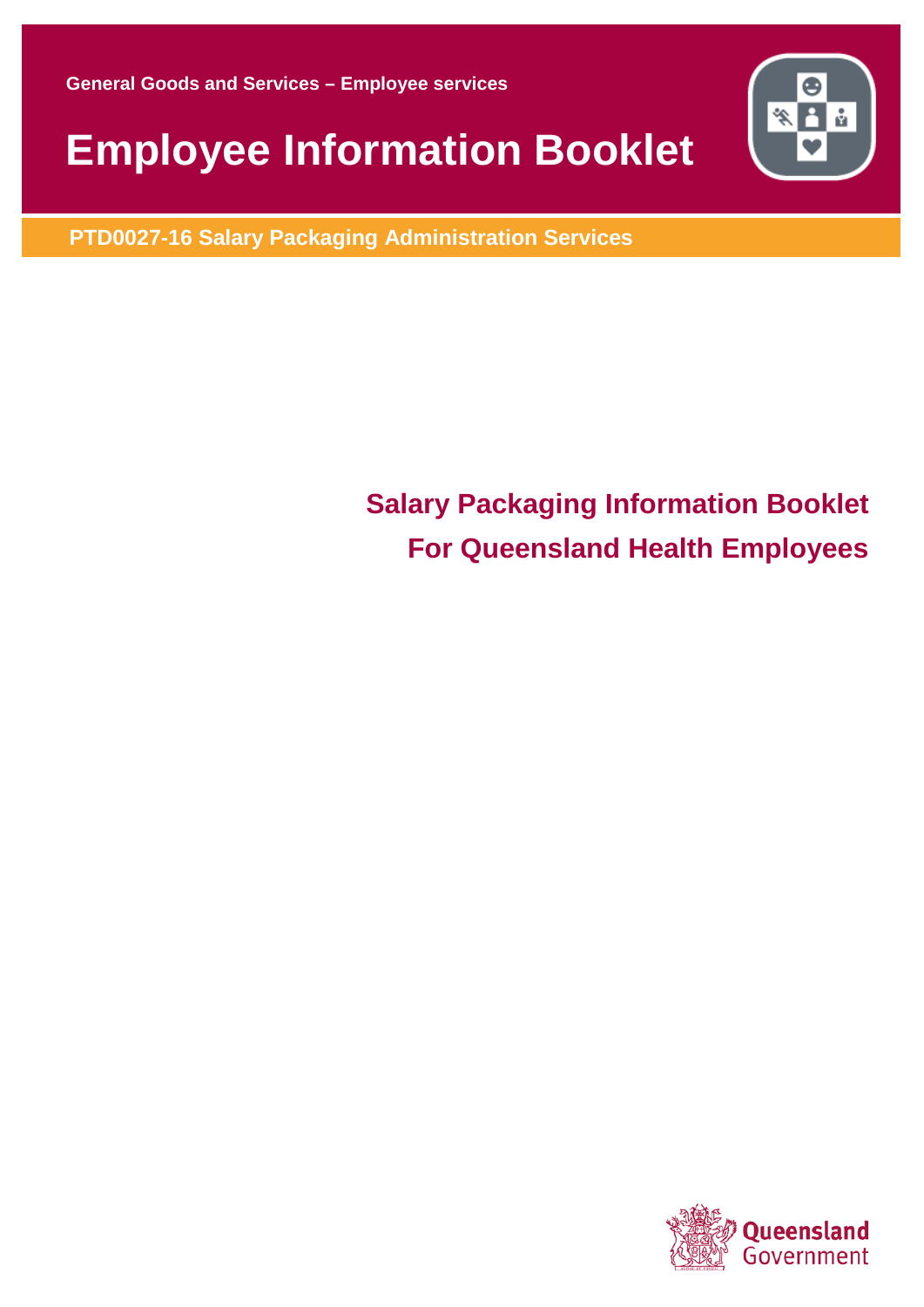

# <span id="page-1-0"></span>**Contents**

| $\mathbf 1$ . |                                                                                     |  |
|---------------|-------------------------------------------------------------------------------------|--|
|               | <b>Disclaimer</b><br>3                                                              |  |
|               | Copyright<br>3                                                                      |  |
|               | More information<br>3                                                               |  |
| 2.            |                                                                                     |  |
| 3.            |                                                                                     |  |
| 4.            |                                                                                     |  |
| 5.            |                                                                                     |  |
| 6.            |                                                                                     |  |
|               | Concurrent / Aggregate employees<br>8                                               |  |
|               | Projects<br>8                                                                       |  |
|               | Designated eligible business areas / units<br>8                                     |  |
| 7.            |                                                                                     |  |
|               | Superannuation<br>13                                                                |  |
|               | Motor vehicle novated lease (private use)<br>13                                     |  |
| 8.            |                                                                                     |  |
| 9.            |                                                                                     |  |
| 10.           |                                                                                     |  |
| 11.           |                                                                                     |  |
|               | Direct payment to the benefit item provider<br>15                                   |  |
|               | Reimbursement to you<br>15                                                          |  |
|               | Things to know about payments and reimbursements<br>15                              |  |
| 12.           |                                                                                     |  |
| 13.           |                                                                                     |  |
| 14.           |                                                                                     |  |
| 15.           |                                                                                     |  |
| 16.           |                                                                                     |  |
| 17.           |                                                                                     |  |
|               | Reportable Fringe Benefits Amount (RFBA)<br>18                                      |  |
|               | Grossing up<br>18                                                                   |  |
|               | Potential legislative changes and risk<br>18                                        |  |
|               | What happens at the end of the FBT year?<br>18                                      |  |
|               | FBT exemption cap eligibility (only applicable to hospital and QAS employees)<br>18 |  |
|               | Change of FBT exemption cap status due to role change<br>19                         |  |
| 18.           | Reportable fringe benefits amount and government allowances19                       |  |
| 19.           |                                                                                     |  |
| 20.           | Non-salary packaged taxable fringe benefits (applicable only to hospital and QAS    |  |
|               |                                                                                     |  |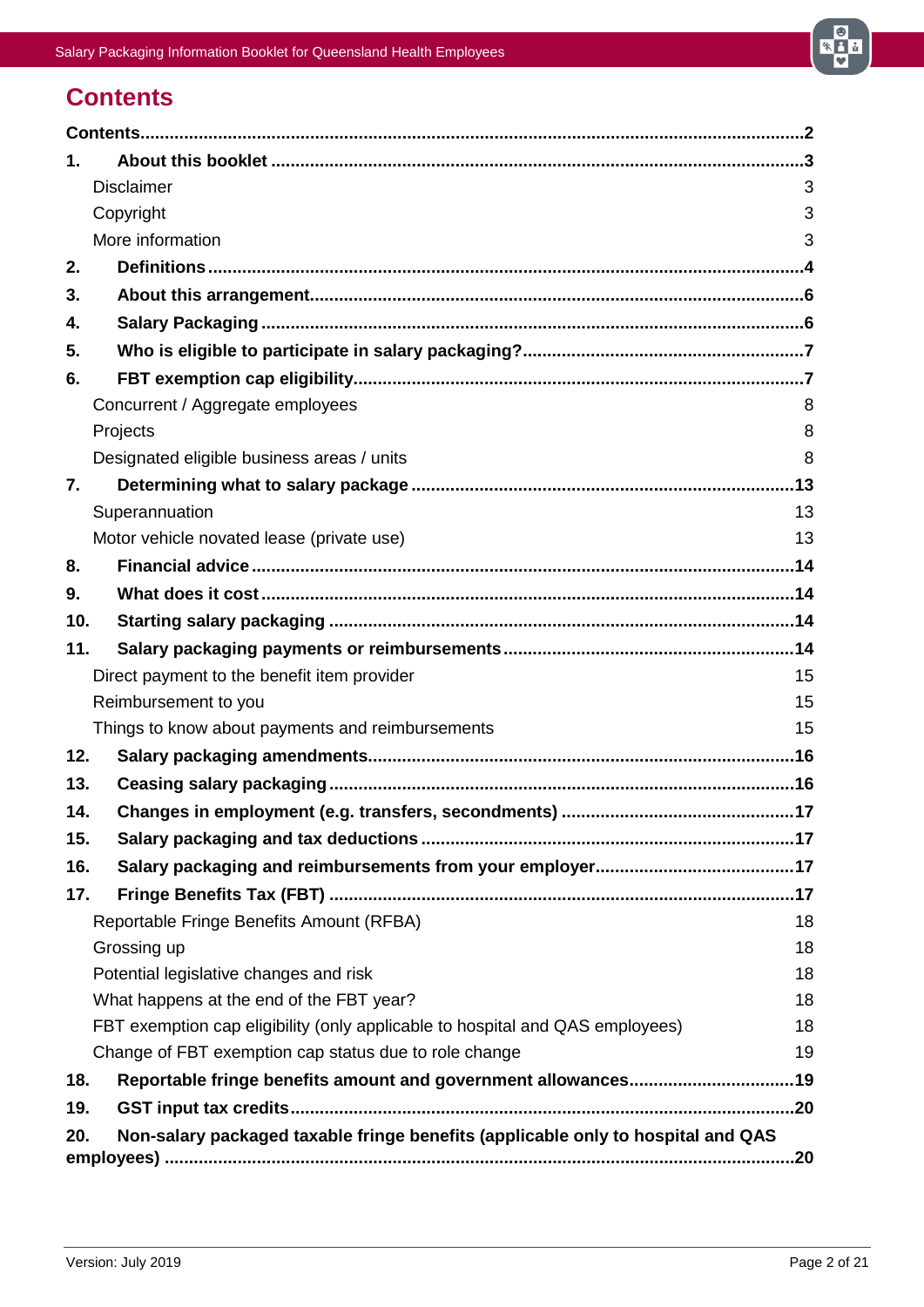

# <span id="page-2-0"></span>**1. About this booklet**

### <span id="page-2-1"></span>**Disclaimer**

This booklet provides information on salary packaging administration services. It has been written specifically for you as an employee of Queensland Health.

Salary packaging is allowed under the Income *Tax Assessment Act 1997* and *Fringe Benefits Tax Assessment Act 1986* (Cth) and through the standing offer arrangement PTD0027-16 with the Queensland Government.

The information contained in publications relating to salary packaging has been prepared for general information purposes only, without taking into consideration any individual circumstances. Before acting on any of the information contained within the salary packaging publications, you should consider your objectives, financial situation and needs, and if necessary, take the appropriate legal, financial or other professional advice based upon your own particular circumstances.

The contents of salary packaging publications should be read carefully to ensure you understand the salary packaging arrangement and the benefit item profiles. The Queensland Government takes no responsibility for any adverse outcomes that may result from an employee deciding to enter into any salary packaging agreement.

The Queensland Government strongly recommends you obtain independent financial advice before entering into a salary packaging agreement.

### <span id="page-2-2"></span>**Copyright**

© State of Queensland (Department of Housing and Public Works) 2019. All rights reserved.

This document may be reproduced, transmitted or stored, in electronic form or otherwise, for the purpose of training, educational and advice purposes associated with this document. Otherwise, no part of this document may be produced by any process, electronic or otherwise, in any material form or transmitted to any other person or stored electronically in any form, without prior written permission of the copyright holder, except as permitted under the *Copyright Act 1968* (Cth).

Any use of this document will be at the risk of the user. Any inquiries relating to the reproduction of these conditions should be directed to:

Assistant Director-General Queensland Government Procurement Department of Housing and Public Works GPO Box 123 Brisbane Qld 4001

### <span id="page-2-3"></span>**More information**

More information about Standing Offer Arrangement PTD0027-16 – [Salary Packaging Administrative](http://qcd.govnet.qld.gov.au/Pages/Details.aspx?RecID=1696)  [Services is available at the Queensland Contracts Directory](http://qcd.govnet.qld.gov.au/Pages/Details.aspx?RecID=1696) (QCD) (http://qcd.govnet.qld.gov.au/Pages/Details.aspx?RecID=1696).

More information is available via the Salary Packaging Administrators' Queensland Government dedicated salary packaging websites:

**Remuneration Services (Qld) Pty Ltd (RemServ)** Phone: 1300 30 40 10 <https://www.remservsalarypackage.com.au/> **Smartsalary Pty Limited (Smartsalary)** Phone: 1300 218 598 <https://qld.smartsalary.com.au/>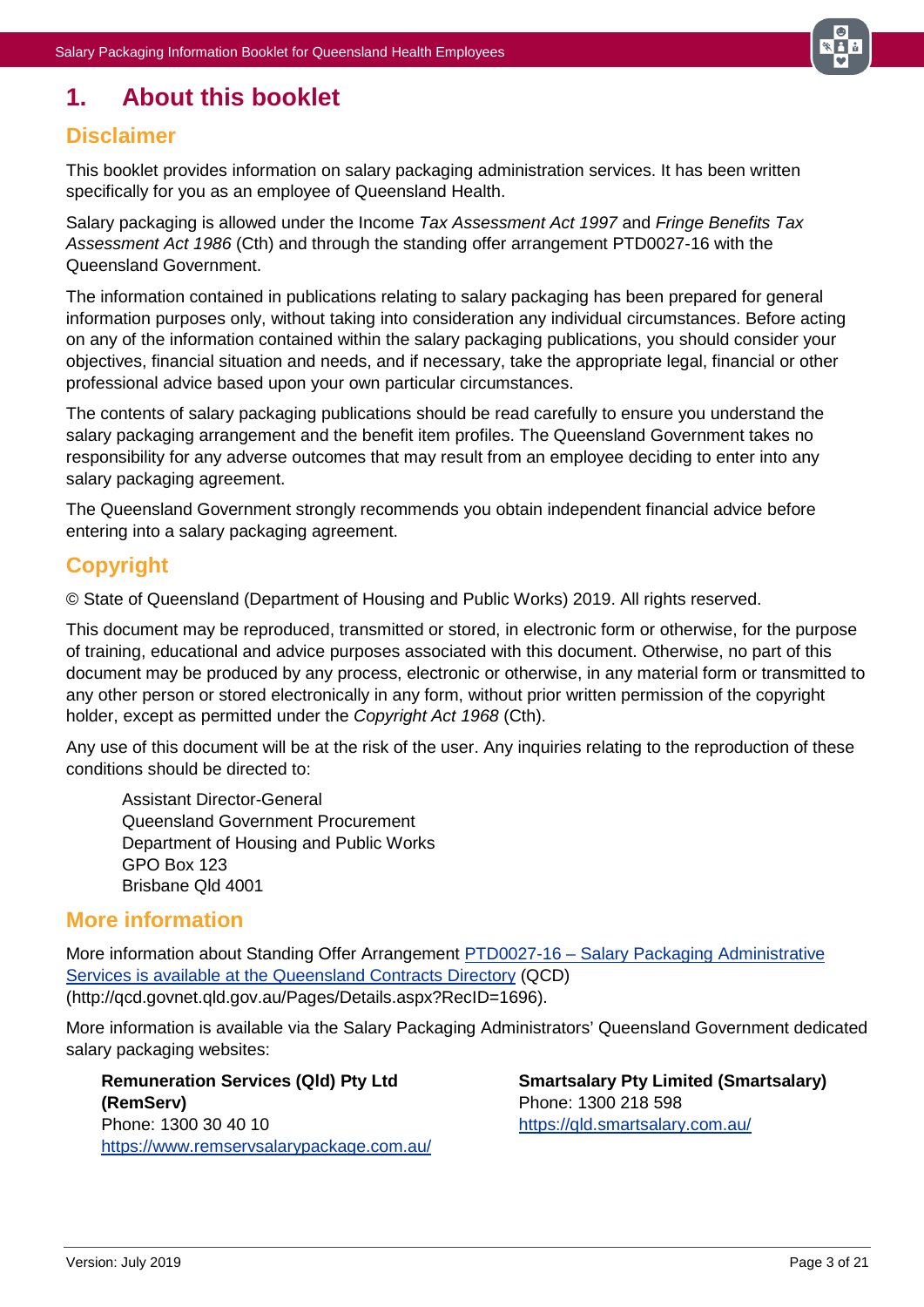

# <span id="page-3-0"></span>**2. Definitions**

 $\overline{\phantom{0}}$ 

 $\overline{\phantom{a}}$ 

| <b>ATO</b>                             | <b>Australian Taxation Office</b>                                                                                                                                                                                                                                                                                                                                   |  |  |  |
|----------------------------------------|---------------------------------------------------------------------------------------------------------------------------------------------------------------------------------------------------------------------------------------------------------------------------------------------------------------------------------------------------------------------|--|--|--|
| Benefit items                          | items available for salary packaging by the employee which have been approved by CBRC                                                                                                                                                                                                                                                                               |  |  |  |
| <b>Business day</b>                    | between 9am and 5pm on a weekday other than a Saturday, Sunday or public holiday                                                                                                                                                                                                                                                                                    |  |  |  |
| <b>CBRC</b>                            | <b>Cabinet Budget Review Committee</b>                                                                                                                                                                                                                                                                                                                              |  |  |  |
| Employee                               | the person employed by the Employer                                                                                                                                                                                                                                                                                                                                 |  |  |  |
| Employer                               | Queensland Government agencies, Queensland Government bodies, including statutory<br>authorities and government-owned organisations and entities as defined by the Financial<br>Accountability Act 2009 and the Government Owned Corporations Act 1993                                                                                                              |  |  |  |
| Family member                          | comprises of:<br>the employee's spouse<br>a child, ex-nuptial child, step-child, adopted child, ex-foster child of the employee or<br>employee's spouse<br>a parent, grandparent, grandchild, sister or brother of the employee                                                                                                                                     |  |  |  |
| <b>FBT</b>                             | Fringe Benefits Tax as defined under FBT legislation                                                                                                                                                                                                                                                                                                                |  |  |  |
| FBT legislation                        | the Fringe Benefits Tax Assessment Act 1986 and any related tax imposition Act; includes any<br>legislation which is enacted to validate, recapture or recoup the tax imposed by any such Acts                                                                                                                                                                      |  |  |  |
| <b>FBT</b><br>concessional<br>employer | an employer with employees eligible for the FBT exemption cap                                                                                                                                                                                                                                                                                                       |  |  |  |
| FBT exemption<br>cap                   | a capped FBT exemption which allows for concessional FBT treatment under the respective<br>provisions of the Fringe Benefits Tax Assessment Act 1986 and includes those FBT exemption<br>caps for public hospitals (currently \$17,000 grossed up), ambulance services (currently<br>\$17,000 grossed up), and Legal Aid Queensland (currently \$30,000 grossed up) |  |  |  |
| FBT year                               | The FBT year runs from 1 April to 31 March                                                                                                                                                                                                                                                                                                                          |  |  |  |
| Grossed up<br>taxable value            | means grossing up the taxable value of a fringe benefit to ensure the same tax is paid as a<br>cash salary and includes the Medicare levy. The gross up rate is either 2.0802 (where there is<br>an entitlement to a GST input tax credit) or 1.8868 (where there is no entitlement to a GST<br>input tax credit)                                                   |  |  |  |
| <b>GST</b>                             | goods and services tax imposed by or through the GST legislation                                                                                                                                                                                                                                                                                                    |  |  |  |
| <b>GST</b> input tax<br>credit         | the amount of GST payable in respect of any taxable supply, calculated at the rate of GST<br>applicable at the time                                                                                                                                                                                                                                                 |  |  |  |
| <b>GST</b> legislation                 | A New Tax System (Goods and Services Tax) Act 1999 and any related tax imposition Act<br>(whether imposing tax as a duty of customs excise or otherwise) and includes any legislation<br>which is enacted to validate, recapture or recoup the tax imposed by any such Acts                                                                                         |  |  |  |
| <b>GUTV</b>                            | abbreviation for grossed up taxable value                                                                                                                                                                                                                                                                                                                           |  |  |  |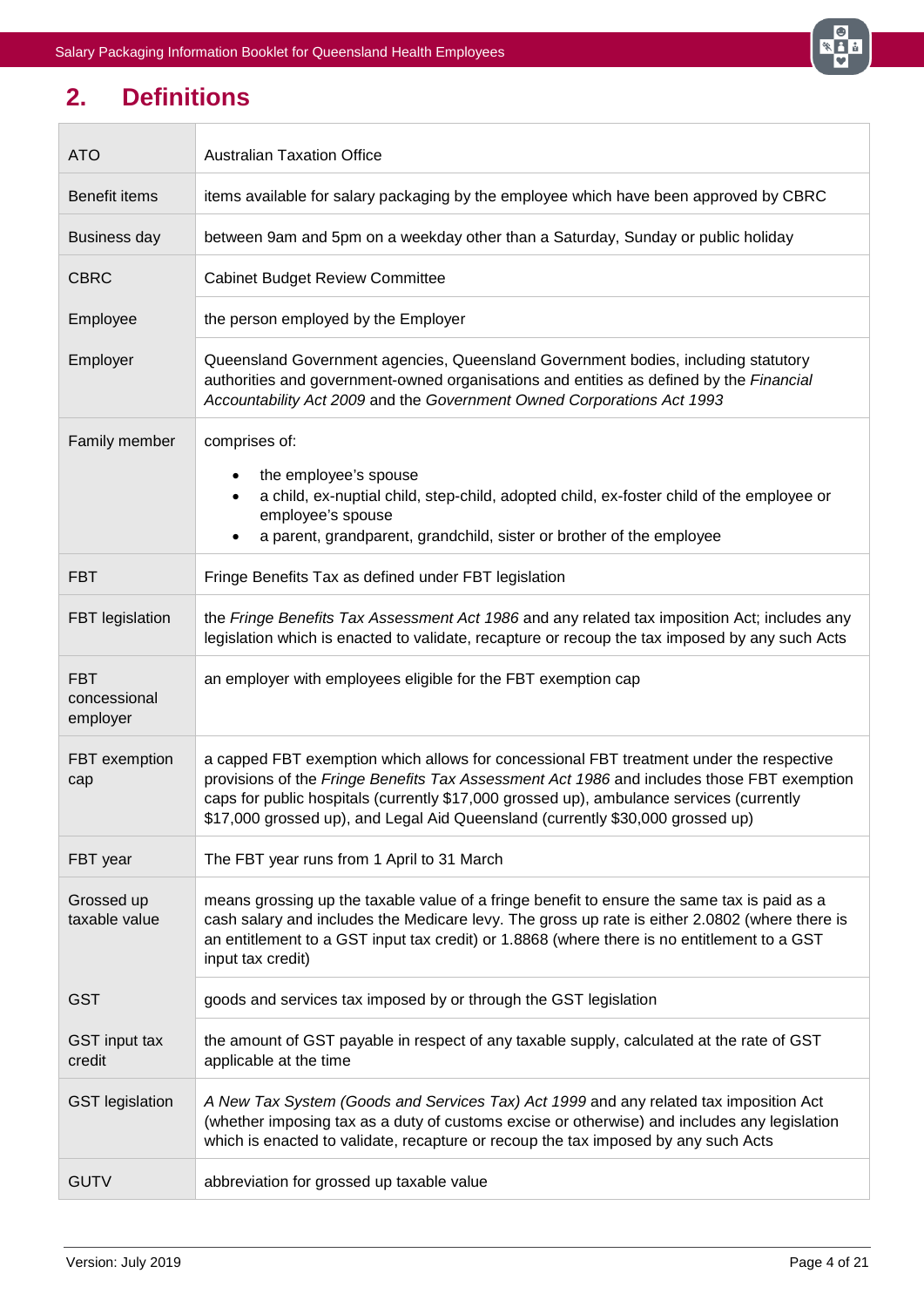

| Non-salary<br>packaging fringe<br>benefits   | any fringe benefit that the employer provides or results from other means than via salary<br>packages administered by the Salary packaging administrators. Non-salary packaging fringe<br>benefits may include, but are not limited to, home garaging of a pool car, private use of a work<br>car, housing assistance, remote area holiday travel, living away from home allowances and<br>salary overpayment loan fringe benefits |  |  |  |
|----------------------------------------------|------------------------------------------------------------------------------------------------------------------------------------------------------------------------------------------------------------------------------------------------------------------------------------------------------------------------------------------------------------------------------------------------------------------------------------|--|--|--|
| Novated lease                                | the lease of a vehicle between the employer, employee and the finance company                                                                                                                                                                                                                                                                                                                                                      |  |  |  |
| Payment                                      | the payment of an expense incurred by the employee in respect of salary packaged benefit<br>item/s in an employee's salary packaging agreement                                                                                                                                                                                                                                                                                     |  |  |  |
| Payroll office                               | the employer's area within or external to their organisation that is responsible for payroll<br>functions/systems                                                                                                                                                                                                                                                                                                                  |  |  |  |
| Pre-tax income                               | the salary received by the employee before deduction of income tax                                                                                                                                                                                                                                                                                                                                                                 |  |  |  |
| Principal                                    | the State of Queensland (acting through Department of Housing and Public Works -<br>Queensland Government Procurement - QGP)                                                                                                                                                                                                                                                                                                       |  |  |  |
| Reimbursement                                | the repayment of an expense incurred by the employee in respect of salary packaged benefit<br>item/s in an employee's salary packaging agreement                                                                                                                                                                                                                                                                                   |  |  |  |
| Salary packaged<br>amount                    | the amount of salary specified by the employee and advised to the Salary packaging<br>administrator for the duration/term of their salary packaging                                                                                                                                                                                                                                                                                |  |  |  |
| Salary<br>packaging                          | an agreement between the employee and the employer which allows an employee's salary to<br>be taken as benefits before tax (payments made by the employer on behalf of the employee for<br>benefits in lieu of salary), in accordance with Australian Taxation office guidelines expressed in<br>Taxation Ruling TR 2001/10                                                                                                        |  |  |  |
| Salary<br>packaging<br>account               | the account where salary packaged amounts are held for the processing of salary packaging<br>reimbursements and/or payments                                                                                                                                                                                                                                                                                                        |  |  |  |
| Salary<br>packaging<br>administration<br>fee | the fees the Salary packaging administrator charges the employee and receives in accordance<br>with standing offer arrangement PTD0027-16 from the employer on behalf of the employee for<br>administering the salary packaging arrangement                                                                                                                                                                                        |  |  |  |
| Salary<br>Packaging<br>Administrator         | the person, business, corporation or other entity which enters into the standing offer<br>arrangement PTD0027-16 with the Queensland Government to be a provider of salary<br>packaging administrative services for the employer; also referred to in this guide as Salary<br>Packaging Administrator                                                                                                                              |  |  |  |
| Standing offer<br>arrangement<br>PTD0027-16  | the entire salary packaging arrangement between the Principal and the Salary Packaging<br>Administrators                                                                                                                                                                                                                                                                                                                           |  |  |  |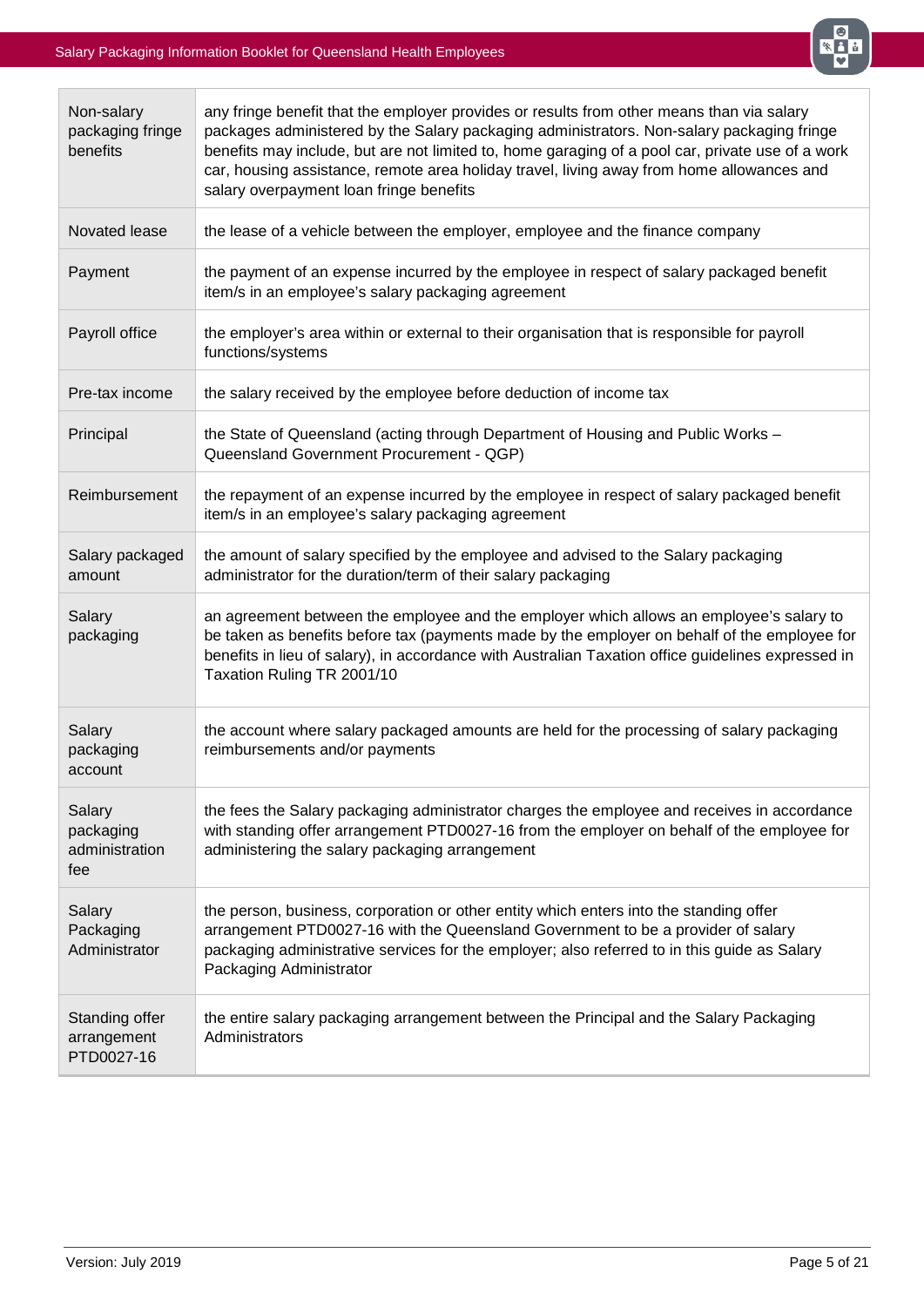

### <span id="page-5-0"></span>**3. About this arrangement**

Queensland Government Procurement (QGP) established Standing Offer Arrangement PTD0027-16 for the provision of salary packaging administration services.

This arrangement commenced on 1 April 2016 and is due to expire on 31 March 2021.

The Salary Packaging Administrators listed under this arrangement are:

**Remuneration Services (Qld) Pty Limited (RemServ)** Phone: 1300 30 40 10 <https://www.remservsalarypackage.com.au/>

**Smartsalary Pty Limited (Smartsalary)** Phone: 1300 218 598 <https://qld.smartsalary.com.au/>

Previously Queensland Health employees (excluding Queensland Ambulance Service employees) were able to salary package with only one administrator (RemServ), however since July 2016 Queensland Health employees (excluding visiting medical officers) have a choice of Salary Packaging Administrators.

With the choice of two a Salary Packaging Administrators, all Queensland Health employees are able to:

- Salary package with only one of the two Salary Packaging Administrators per FBT year, unless additional transition periods are approved (see below)
- Request transition between Salary Packaging Administrators during the nominated transition periods (while transition periods are usually held January/February, September/October each year, exact transition dates will be published on QCD).

QGP at its entire discretion may introduce different transition procedures, including adding or removing transition opportunities for employees during the FBT year.

Transitioning during the QGP-designated periods is the only way employees can choose to move between Salary Packaging Administrators. Employees transitioning between Salary Packaging Administrators must repay any outstanding FBT liability prior to transition.

Employees must not use other methods to transfer between Salary Packaging Administrators. This would increase their risk of incurring an FBT liability and also may have their salary packaging agreement terminated.

It should be noted that Queensland Health employees (i.e. incorporating the Department of Health, all Hospital and Health Services, and Queensland Ambulance Service) may maintain salary packaging arrangements with only one Salary Packaging Administrators at a time. For example, an employee holding roles within Health and QAS concurrently may maintain salary packaging arrangements with only one Salary Packaging Administrators at a time for both roles.

Employees commencing salary packaging must disclose to their Salary Packaging Administrator if they have salary packaged previously in that FBT year. This is important to avoid the possibility of incurring a personal FBT liability.

# <span id="page-5-1"></span>**4. Salary Packaging**

Participation in salary packaging is strictly voluntary and at the sole risk to the employee.

The Queensland Government **strongly recommends** that you obtain independent financial advice.

Salary packaging can be a tax effective way of receiving your salary as a combination of income and benefits. Salary packaging allows you to deduct some of your pre-tax income and use it to pay for benefits.

By reducing your pre-tax income you can reduce the amount of income tax you pay and increase the amount you take home each fortnight.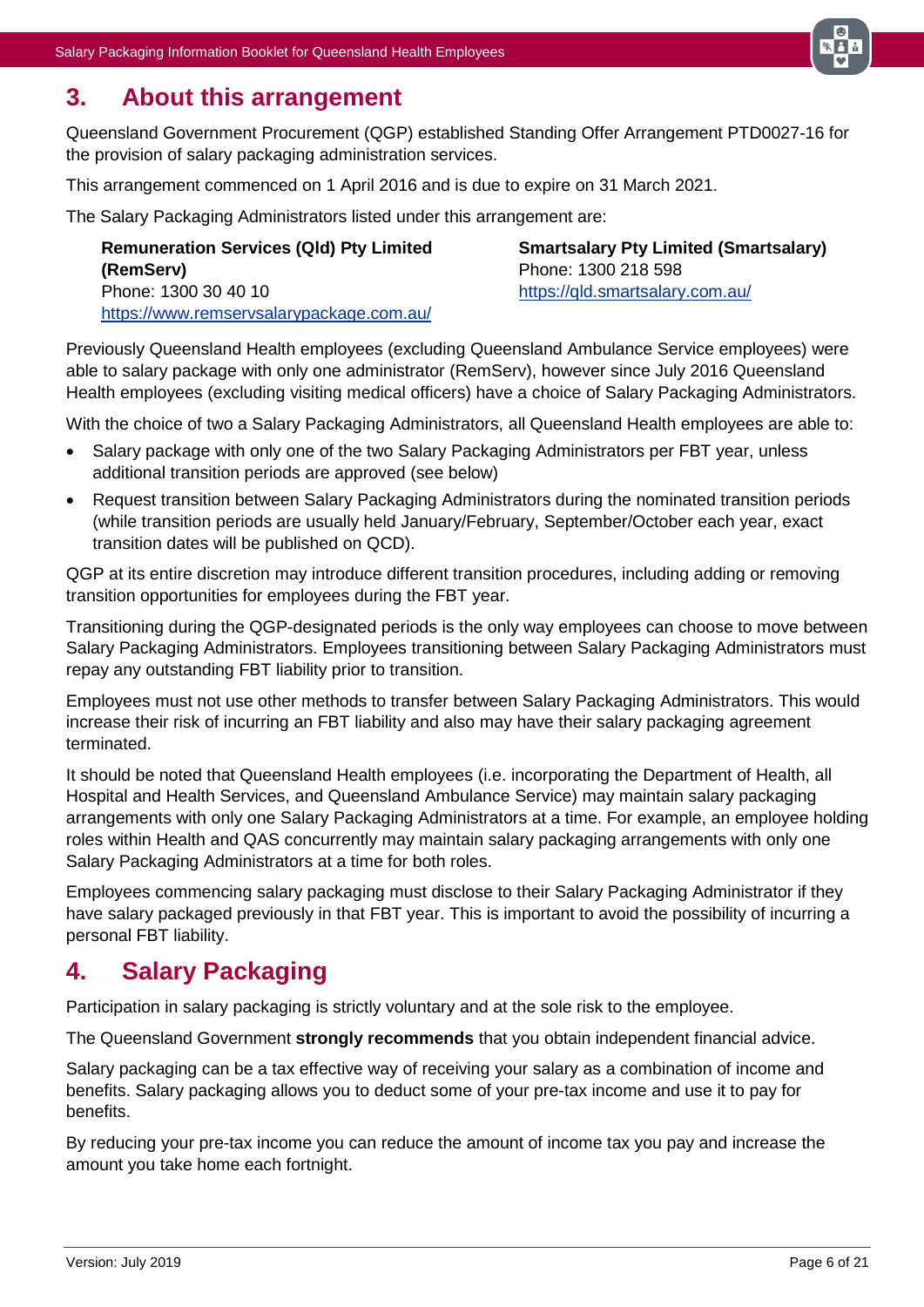

Salary packaging and the benefits paid for with pre-tax income are subject to Commonwealth FBT legislation. This legislation may change from time to time and affect the salary packaging arrangements you have in place.

Your own circumstances will determine whether salary packaging will benefit you. There are tax implications which will make some benefit items unattractive for some employees, so it is important to discuss your chosen benefits with your financial adviser.

The FBT consequences for employees will largely depend on eligibility or not for the [FBT exemption cap.](#page-6-1)

Full FBT benefits are viable only for employees eligible to access the FBT exemption cap. FBT exempt and concessional benefits are viable options for all employees.

# <span id="page-6-0"></span>**5. Who is eligible to participate in salary packaging?**

You are eligible to participate in salary packaging if your employment is:

- permanent full or part-time
- temporary full or part-time
- long-term casual.

Casual employees are not normally eligible to participate in salary packaging, however long term casuals (i.e. employed on a regular and systematic basis for 12 months or more) with a reasonable expectation of ongoing employment (as per s 72(8) of the *Industrial Relations Act 1999*) are eligible to package after 12 months' employment.

Visiting medical officers (VMOs) salary package under a separate arrangement currently operated through RemServ as the sole Salary Packaging Administrator (refer to the VMO Salary Packaging Booklet). As it is possible to salary package with only one provider at a time, VMOs who also work concurrently in a non-VMO role will need to salary package through RemServ for all roles.

Where Senior Medical Officers have salary packaging arrangements through Smartsalary and subsequently undertake a VMO role (including concurrently), they will need to transition their arrangements to RemServ at the next available transition window if they wish to sacrifice any earnings under their new VMO role.

The above criteria determine eligibility only for participation in salary packaging. This is **not** the same as eligibility to access the FBT exemption cap.

The FBT consequences for employees will differ depending on their [eligibility for the FBT exemption cap.](#page-6-1) To be eligible for the FBT exemption cap you **must** be employed in a designated public hospital business area or with the Queensland Ambulance Service.

# <span id="page-6-1"></span>**6. FBT exemption cap eligibility**

Eligibility for the public hospital and public ambulance services FBT exemption caps is purely a matter determined under the FBT legislation. It is your responsibility to confirm your eligibility or otherwise for the FBT exemption cap with your payroll or human resources office.

It should be noted that employees have no entitlements or status as such in this regard. The FBT exemption cap is a taxation concession for limited categories of employers under the requirements of the FBT legislation.

Employees are potentially able to achieve a tax saving through paying for benefit items with pre-tax salary through the salary packaging arrangements.

It is the **benefits provided** to an employee that will be eligible for the capped exemption, and only where the employee works **exclusively** in and for designated eligible business areas as set out below.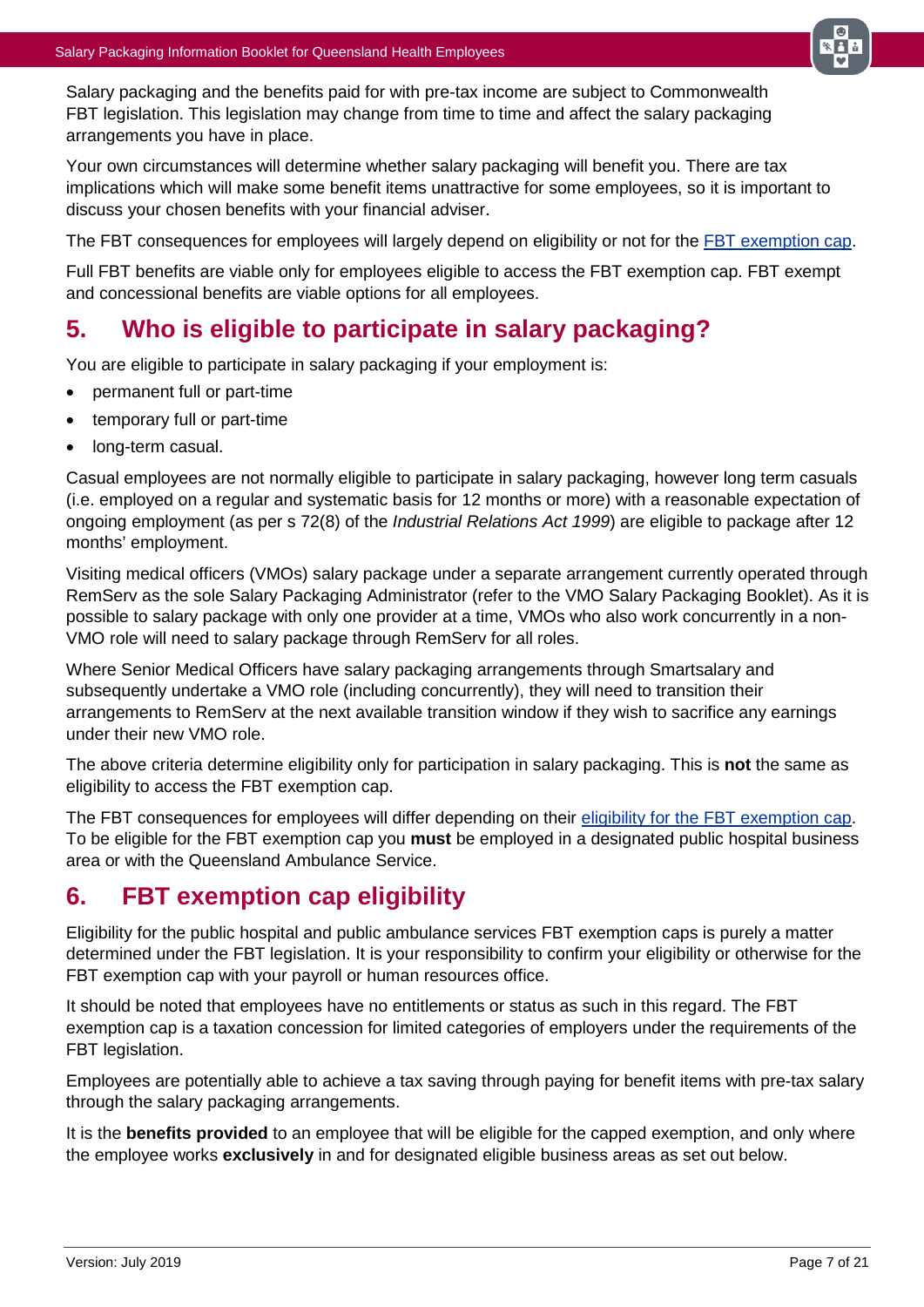

### <span id="page-7-0"></span>**Concurrent / Aggregate employees**

A concurrent or aggregate employee is one who holds more than employment assignment within Queensland Health at the same time.

The ATO's view in respect of concurrent positions changed in June 2015 from that previously held. Previously, the ATO's view was the applicability of the FBT exemption cap was tested against the totality of the employee's employment arrangements. This meant that to be eligible overall, **all positions** held by a concurrent or aggregate employee had to be eligible. The totality of concurrent and aggregate employees' working arrangements in Queensland Health had to be within designated public hospital business areas and Queensland Ambulance Service (QAS).

The ATO's current view is that the FBT exemption cap should now be considered in relation to each **separate position** the employee is working in.

If you occupy more than one position concurrently, and for example, one position is eligible and the other is not, you may be able to salary package your pay from the eligible position for taxable items (assuming you remain working in this position when you receive the salary packaging benefits).

However, your pay from the ineligible position cannot be salary packaged towards taxable items without incurring FBT.

To apply the FBT exemption cap to a novated lease, you would need to salary package the pre-tax component from the **eligible position only**. If you were to salary package from both positions the FBT cap could not be applied to the novated lease.

It should be noted that under no circumstances will a Queensland Health employee be eligible for more than one FBT cap per FBT year with Queensland Health. This is because Queensland Health is the employer for FBT purposes and incorporates the Department of Health, all HHSs, and QAS, regardless of certain HHSs being prescribed employers for employment purposes.

To remove any doubt, if you hold positions concurrently in a public hospital business area and in QAS, you would be eligible for no more than one FBT cap per FBT year. This will always be the case even if you have separate salary packaging accounts for Health and QAS with your Salary Packaging Administrator.

### <span id="page-7-1"></span>**Projects**

Where a project is under the management and control of an ineligible business area (e.g. Office of the Director General), the project will be treated as ineligible for the FBT exemption cap. This is due to you working for an ineligible area, and therefore cannot be regarded as working in and for the eligible area (e.g. a public hospital). Issues surrounding cost centres, budgets, payroll office, and physical location are irrelevant.

Where the project is genuinely under the management and control of an eligible business area and part of its normal business functions, the project will be treated as eligible for the FBT exemption cap.

### <span id="page-7-2"></span>**Designated eligible business areas / units**

The following business areas of Queensland Health are designated as eligible for application of the public hospitals or public ambulance services FBT exemption cap in accordance with the *Fringe Benefits Tax Assessment Act 1986*.

The below table is subject to change due to organisational and functional changes to business areas and is therefore periodically reviewed and is current as at 1 April 2018: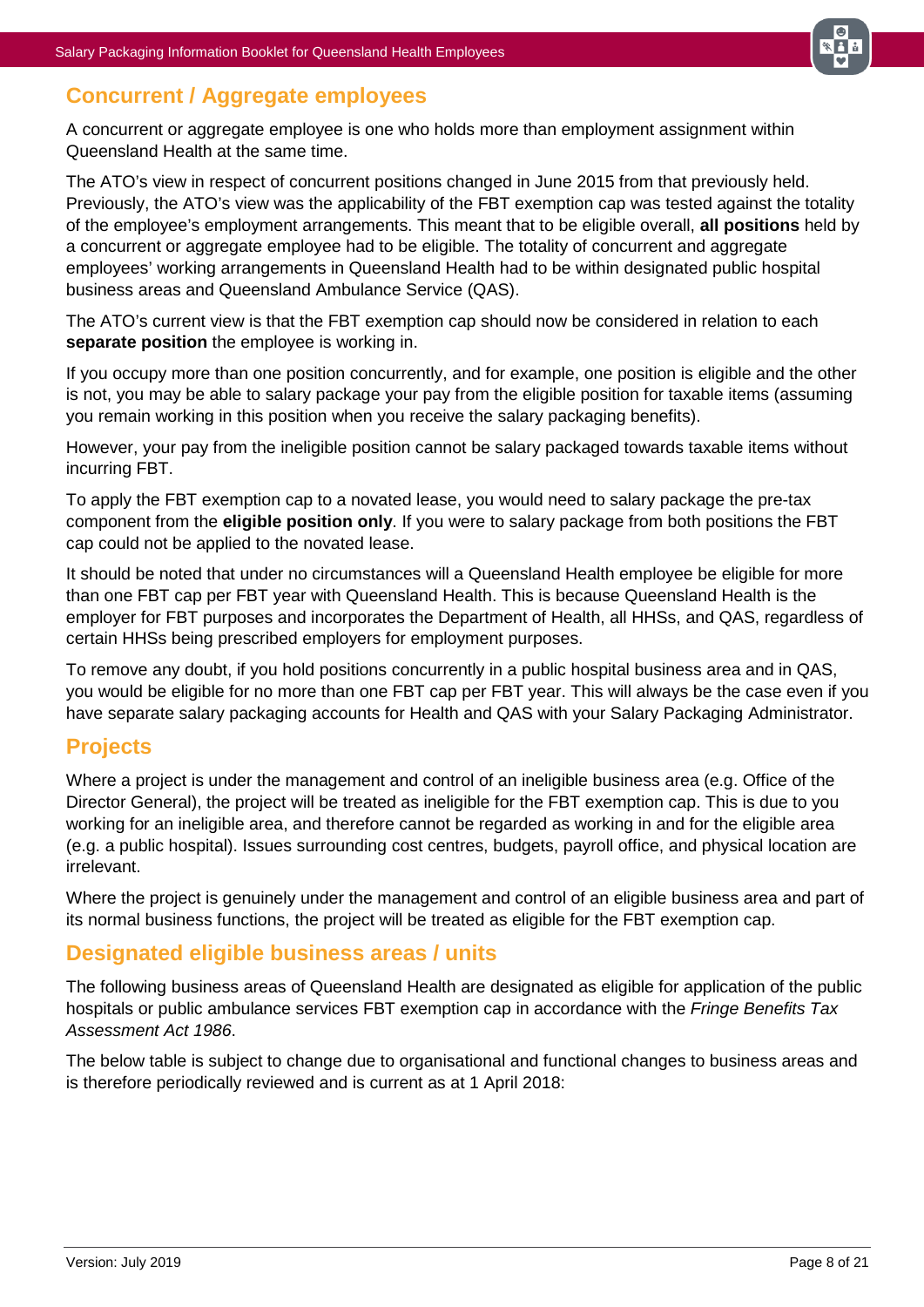

| <b>Category</b> | <b>Designated Eligible Business Areas</b>                                                                                                                                                                                                                                                                                                                                                                         |                                                                                                                                                                                                                                                                                                                                                                                                                                                                                                                          |                                                                                                                                    | <b>Comments</b>                                                                                                                             |
|-----------------|-------------------------------------------------------------------------------------------------------------------------------------------------------------------------------------------------------------------------------------------------------------------------------------------------------------------------------------------------------------------------------------------------------------------|--------------------------------------------------------------------------------------------------------------------------------------------------------------------------------------------------------------------------------------------------------------------------------------------------------------------------------------------------------------------------------------------------------------------------------------------------------------------------------------------------------------------------|------------------------------------------------------------------------------------------------------------------------------------|---------------------------------------------------------------------------------------------------------------------------------------------|
| 1.1             | QAS                                                                                                                                                                                                                                                                                                                                                                                                               | Queensland Ambulance Services                                                                                                                                                                                                                                                                                                                                                                                                                                                                                            |                                                                                                                                    | All of QAS is eligible as a public ambulance service                                                                                        |
| 2.1             | <b>HHSs</b>                                                                                                                                                                                                                                                                                                                                                                                                       | All Hospital and Health Services as gazetted                                                                                                                                                                                                                                                                                                                                                                                                                                                                             |                                                                                                                                    | All the functions and services that are genuinely under<br>the management, control, and accountability of the HHS<br><b>Chief Executive</b> |
| 2.2             | <b>HHSs</b>                                                                                                                                                                                                                                                                                                                                                                                                       | All HHS Board Chairs and Members                                                                                                                                                                                                                                                                                                                                                                                                                                                                                         |                                                                                                                                    | As "office holders" are regarded as "employees" for FBT<br>purposes                                                                         |
| 3.1             | Regional Mortuary Services (a part of HSQ)<br>Royal Brisbane and Women's Hospital<br><b>Cairns Hospital</b><br>$\bullet$<br>The Prince Charles Hospital<br>Mount Isa Hospital<br>$\bullet$<br>Princess Alexandra Hospital<br><b>Gold Coast Hospital</b><br>$\bullet$<br>Nambour Hospital<br>Toowoomba Hospital<br>$\bullet$<br>Rockhampton Hospital<br>Mackay Hospital<br>$\bullet$<br><b>Townsville Hospital</b> |                                                                                                                                                                                                                                                                                                                                                                                                                                                                                                                          |                                                                                                                                    | Hospital-based only                                                                                                                         |
| 3.2             | <b>BTS</b> (a part of HSQ)                                                                                                                                                                                                                                                                                                                                                                                        | <b>Biomedical Technology Services</b>                                                                                                                                                                                                                                                                                                                                                                                                                                                                                    |                                                                                                                                    | Exclusively servicing HHSs - all of BTS is eligible                                                                                         |
| 3.3             | GLS (a part of HSQ)                                                                                                                                                                                                                                                                                                                                                                                               | <b>Group Linen Services</b>                                                                                                                                                                                                                                                                                                                                                                                                                                                                                              |                                                                                                                                    | Exclusively servicing HHSs - all of Group Linen Services<br>is eligible                                                                     |
| 3.4             | 35 Hospital based pathology laboratories:<br>Longreach<br>Charleville<br>Roma<br>Toowoomba<br>Dalby<br>Warwick<br>Thursday Island<br>Cairns<br>Atherton<br>- Mackay                                                                                                                                                                                                                                               | Certain components of Pathology Queensland (part of HSQ) exclusively servicing HHSs as follows:<br>Innisfail<br>Ipswich<br>$\sim$<br>$\blacksquare$<br>Lady Cilento<br>Bundaberg<br>$\blacksquare$<br><b>Gold Coast</b><br>Townsville<br>$\sim$<br>Mt Isa<br>Robina<br>$\blacksquare$<br>Caboolture<br>Logan<br>$\overline{\phantom{a}}$<br><b>PAH - Princess</b><br>Redcliffe<br>$\sim$<br>Alexandra<br>TPCH - The<br><b>Prince Charles</b><br>QE II<br>Redlands<br><b>Hervey Bay</b><br><b>Central RBWH</b><br>Nambour | Gympie<br>Kingaroy<br>Emerald<br>Rockhampton<br>Gladstone<br>Maryborough<br><b>Sunshine Coast</b><br>University Hospital<br>(SCUH) | Remainder of Pathology Queensland is ineligible                                                                                             |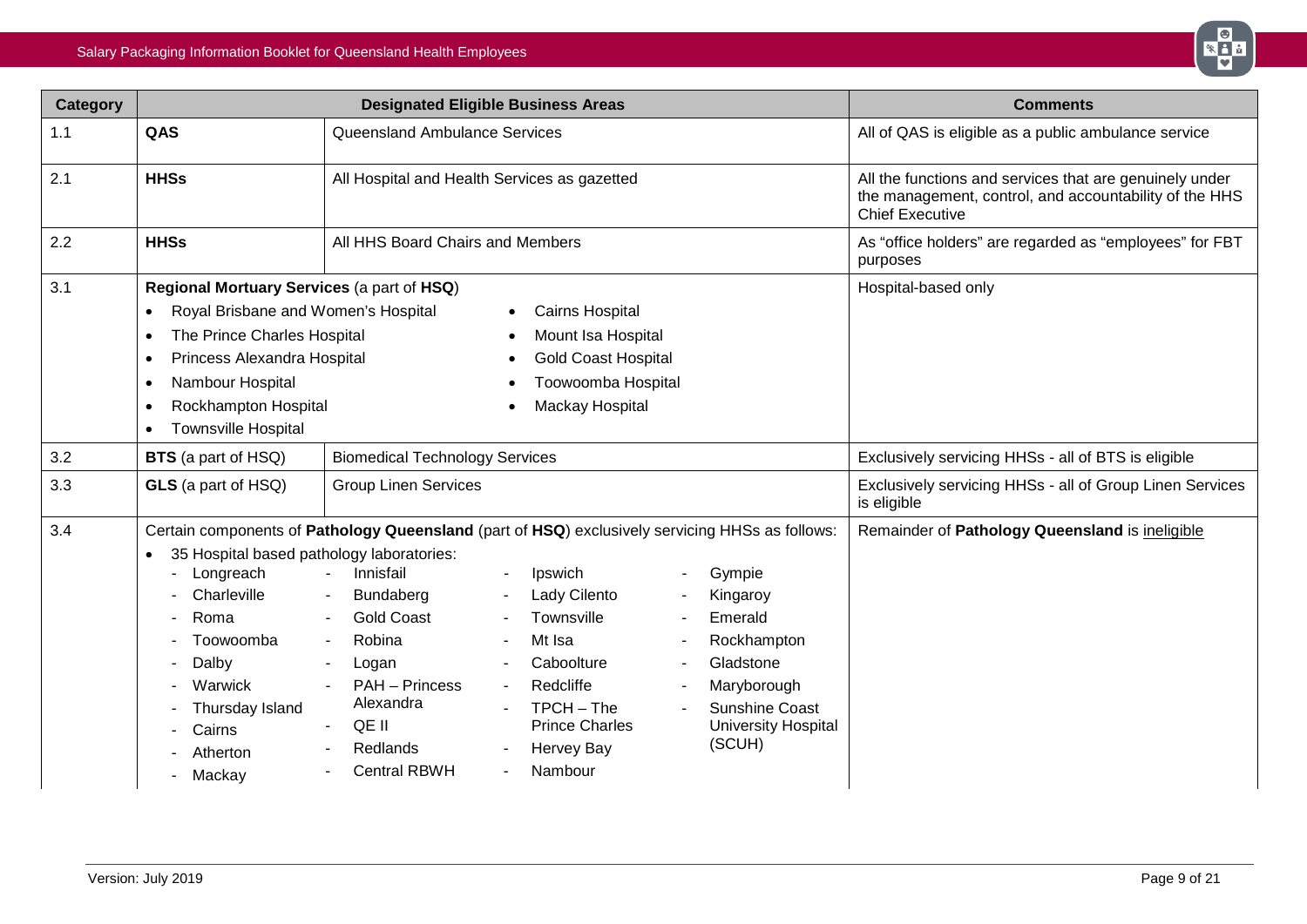

| <b>Category</b> | <b>Designated Eligible Business Areas</b>                                                                                                                                                                                                                                                                                                                                                                                                                                                                                                                                                                                                                                                                           |                                                                                                                                                                                                                                                                                                                                  |                                                  | <b>Comments</b>                                                     |
|-----------------|---------------------------------------------------------------------------------------------------------------------------------------------------------------------------------------------------------------------------------------------------------------------------------------------------------------------------------------------------------------------------------------------------------------------------------------------------------------------------------------------------------------------------------------------------------------------------------------------------------------------------------------------------------------------------------------------------------------------|----------------------------------------------------------------------------------------------------------------------------------------------------------------------------------------------------------------------------------------------------------------------------------------------------------------------------------|--------------------------------------------------|---------------------------------------------------------------------|
|                 | <b>Executive Director</b><br>$\bullet$<br><b>Discipline Medical Directors</b><br>$\bullet$<br><b>Group Medical Directors</b><br>$\bullet$<br>$\bullet$<br>Point of Care Testing<br>$\bullet$<br><b>Business Liaison Manager</b><br>$\bullet$<br>Performance Manager<br>$\bullet$                                                                                                                                                                                                                                                                                                                                                                                                                                    | Program Manager<br>$\bullet$<br><b>Skills Development Unit</b><br><b>Quality Manager</b><br>$\bullet$<br>Operations Managers - Central Laboratory,<br>State-wide Phlebotomy Coordinator<br>Greater Metropolitan, Regional Laboratory<br><b>Supervising Scientist (Relievers)</b><br><b>General Manager Laboratory Operations</b> |                                                  |                                                                     |
| 3.5             | Central Pharmacy (a part of HSQ)                                                                                                                                                                                                                                                                                                                                                                                                                                                                                                                                                                                                                                                                                    |                                                                                                                                                                                                                                                                                                                                  |                                                  | Exclusively servicing HHSs - all of Central Pharmacy is<br>eligible |
| 3.6             | Certain components of Strategic Procurement exclusively servicing HHSs (part of HSQ) as follows:<br>Certain Procurement Service Delivery Hubs, i.e.:<br>- Northern Hub;<br>Central/Southern Hub;<br>$\overline{\phantom{0}}$<br>South East Queensland Regional Hub                                                                                                                                                                                                                                                                                                                                                                                                                                                  |                                                                                                                                                                                                                                                                                                                                  |                                                  | Remainder of Strategic Procurement is ineligible                    |
| 3.7             | Certain components of Supply Chain Services exclusively servicing HHSs (part of HSQ) as follows:<br><b>Richlands &amp; Transport</b><br>$\bullet$<br>Metro North:<br>O<br><b>Prince Charles</b><br>Caloundra<br>- Nambour<br><b>RBWH</b><br>Caboolture<br><b>SCUH</b><br>$\blacksquare$<br>Redcliffe<br><b>Bowen Hills</b><br>Gympie<br>$\sim$<br>Metro South:<br>Robina<br>Redlands<br>Princess Alexandra<br>$\blacksquare$<br>Hospital<br>QEII<br><b>Bowen Hills</b><br><b>Gold Coast University</b><br>۰<br>Queensland Children's<br>- Logan<br>Hospital<br>Hospital<br>Toowoomba & Darling Downs:<br>$\bullet$<br>Toowoomba<br>Dalby<br>Charleville<br>Warwick<br>Kingaroy<br>Ipswich<br>Roma<br>$\blacksquare$ |                                                                                                                                                                                                                                                                                                                                  | Remainder of Supply Chain Services is ineligible |                                                                     |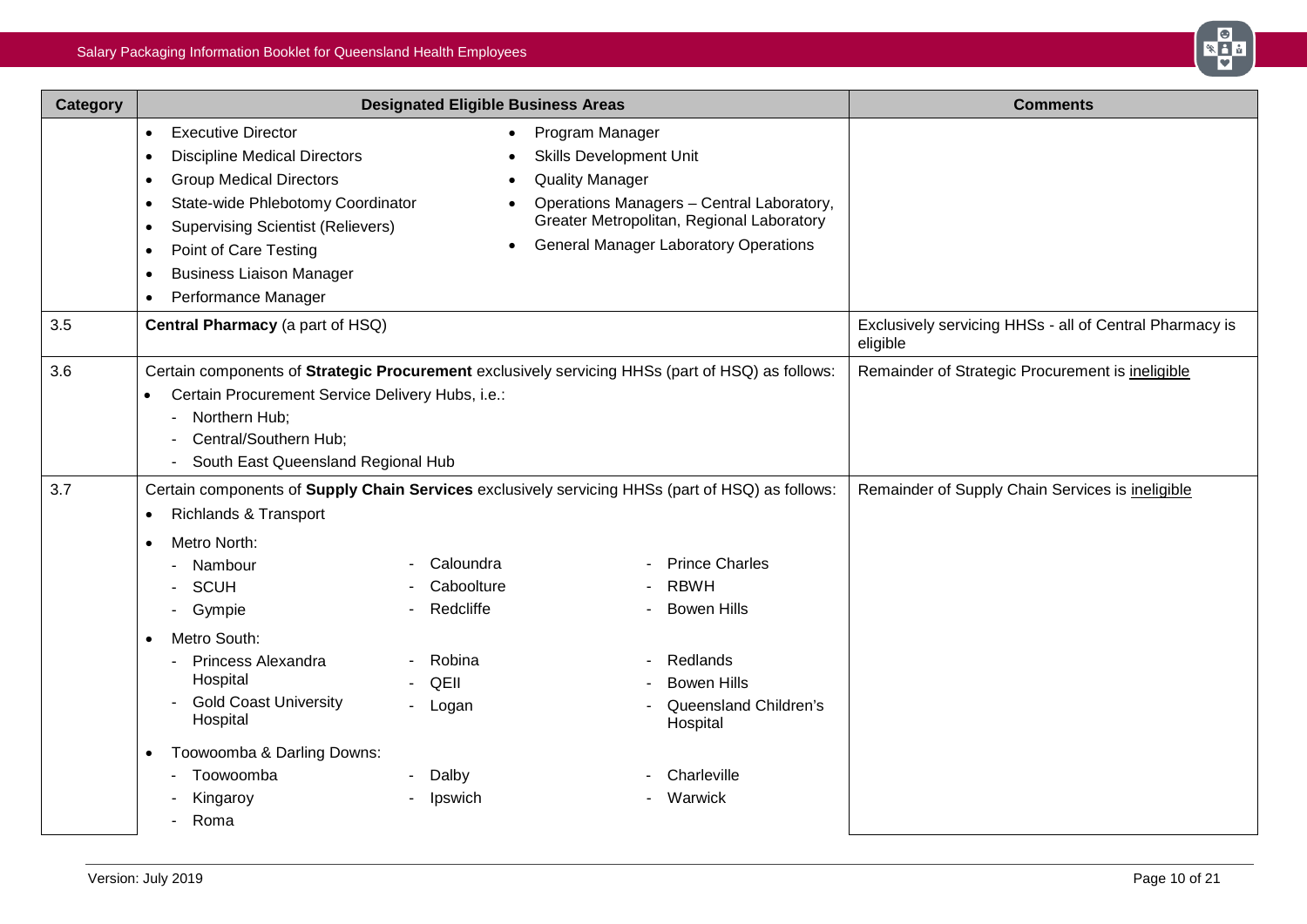

| <b>Category</b> | <b>Designated Eligible Business Areas</b>                                                                                                                                                                                                                                                                                                                                                                                                                                                                                                                                                                       | <b>Comments</b>                                  |
|-----------------|-----------------------------------------------------------------------------------------------------------------------------------------------------------------------------------------------------------------------------------------------------------------------------------------------------------------------------------------------------------------------------------------------------------------------------------------------------------------------------------------------------------------------------------------------------------------------------------------------------------------|--------------------------------------------------|
|                 | Wide Bay:<br>$\bullet$<br>- Hervey Bay<br>- Maryborough<br>Bundaberg<br>$\blacksquare$<br>Central Qld:<br>$\bullet$<br>Gladstone<br>- Emerald<br>Rockhampton<br>$\sim$<br>Biloela<br>Longreach<br>$\blacksquare$                                                                                                                                                                                                                                                                                                                                                                                                |                                                  |
|                 | Cairns:<br>$\bullet$<br>Weipa<br>Cairns<br>- Mareeba<br>$\blacksquare$<br>$\sim$                                                                                                                                                                                                                                                                                                                                                                                                                                                                                                                                |                                                  |
|                 | Townsville:<br>Townsville<br>Bowen<br>Mackay<br>$\blacksquare$                                                                                                                                                                                                                                                                                                                                                                                                                                                                                                                                                  |                                                  |
|                 | Director Supply Chain Services SEQ<br>$\bullet$<br>Metro North Manager Supply Chain Services<br>$\bullet$<br>Metro North Supervisor Supply Chain Services<br>$\bullet$<br>Metro South Manager Supply Chain Services<br>$\bullet$<br>Metro South Supervisor Supply Chain Services<br>$\bullet$<br>Toowoomba & Darling Downs Manager Supply Chain Services<br>$\bullet$<br>Wide Bay Manager Supply Chain Services<br>$\bullet$<br>Central Qld Manager Supply Chain Services<br>$\bullet$<br>Cairns Manager Supply Chain Services<br>٠<br>Director Supply Chain Operations CQ NQ<br>$\bullet$<br>Supply Manager NQ |                                                  |
| 3.8             | Certain components of Payroll Services exclusively servicing HHSs (part of Payroll Portfolio, HSQ)<br>as follows:<br>Certain teams within Chermside Service Centre, i.e.<br>Separations Chermside SC<br>- Herston Office<br>$\blacksquare$<br>- Chermside Office (Metro North HHS)<br><b>Nambour Office</b><br>- Wide Bay Payroll Service<br>- Sunshine Coast Payroll Service<br>Certain teams within Rockhampton Service Centre, i.e.<br><b>Cairns Office</b><br>Mackay Office<br><b>Townsville Office</b><br><b>Rockhampton Office</b>                                                                        | Remainder of the Payroll Portfolio is ineligible |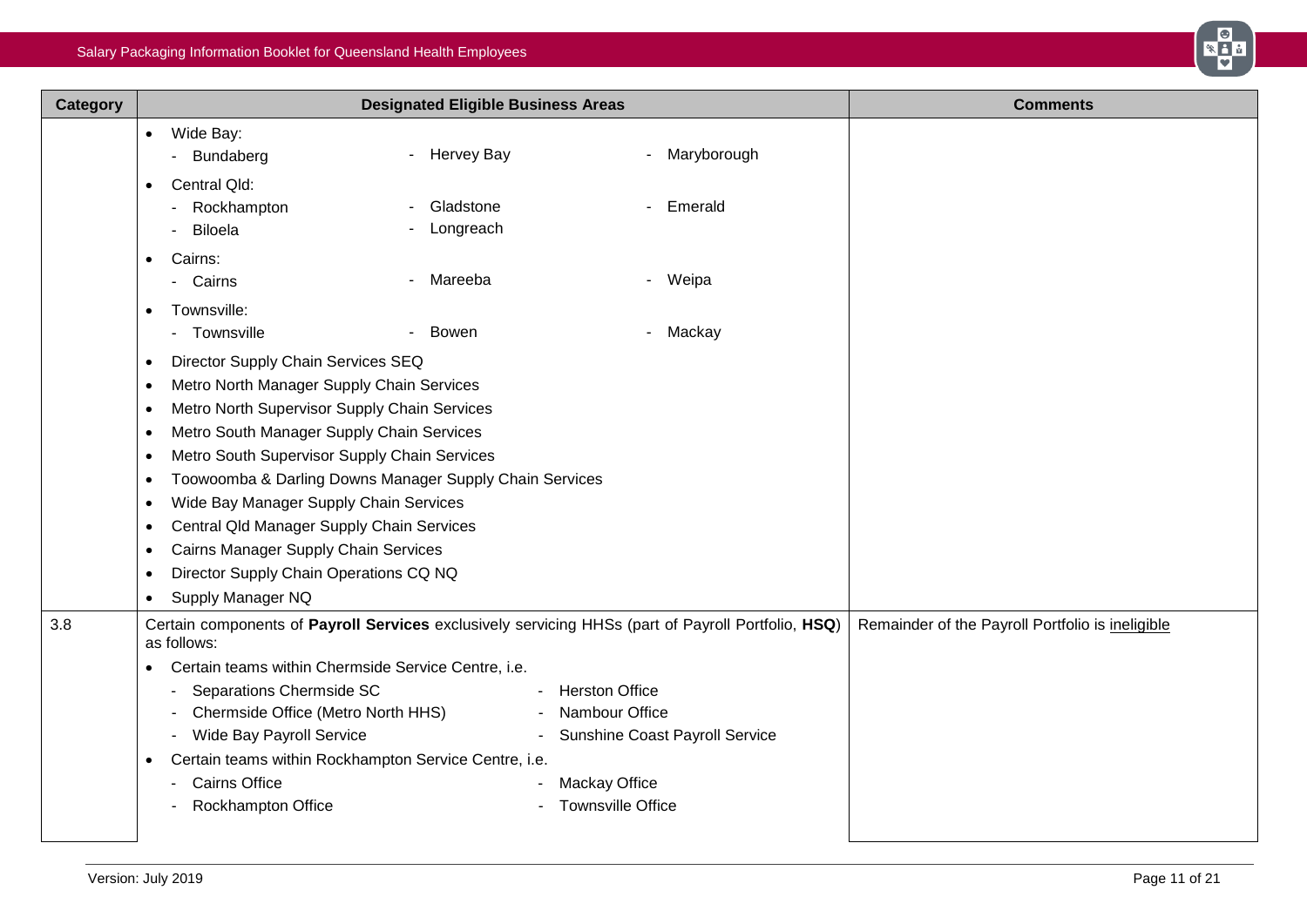

|                                                                                                                                                                                                                                                                                                                                                                                                                                                                                                         | <b>Comments</b>                                                                                                                                                                                                                   |                                                                                                                                                                                                                                                                                                                                                                                                                                                                                                                                                                                                     |
|---------------------------------------------------------------------------------------------------------------------------------------------------------------------------------------------------------------------------------------------------------------------------------------------------------------------------------------------------------------------------------------------------------------------------------------------------------------------------------------------------------|-----------------------------------------------------------------------------------------------------------------------------------------------------------------------------------------------------------------------------------|-----------------------------------------------------------------------------------------------------------------------------------------------------------------------------------------------------------------------------------------------------------------------------------------------------------------------------------------------------------------------------------------------------------------------------------------------------------------------------------------------------------------------------------------------------------------------------------------------------|
| Certain teams within Meadowbrook Service Centre, i.e.<br>$\bullet$<br>Meadowbrook Office (Metro South HHS)<br>Separations Meadowbrook SC<br>Nerang Office<br>Toowoomba Office                                                                                                                                                                                                                                                                                                                           |                                                                                                                                                                                                                                   |                                                                                                                                                                                                                                                                                                                                                                                                                                                                                                                                                                                                     |
| exclusively servicing HHSs                                                                                                                                                                                                                                                                                                                                                                                                                                                                              |                                                                                                                                                                                                                                   |                                                                                                                                                                                                                                                                                                                                                                                                                                                                                                                                                                                                     |
| <b>Herston Service Delivery</b><br><b>QEII Bayside SDT</b><br>Team (SDT)<br>Logan SDT<br><b>TPCH SDT</b><br>$\bullet$<br><b>Gold Coast SDT</b><br>Redcliffe/Caboolture SDT<br>$\bullet$<br>Robina SDT<br>$\bullet$<br><b>Sunshine Coast SDT</b><br>$\bullet$<br><b>Townsville SDT</b><br><b>Cairns SDT</b><br>$\bullet$<br>Mackay SDT<br>Cape SDT<br>$\bullet$<br>Mt Isa SDT<br><b>Torres SDT</b><br><b>West Moreton SDT</b><br>Children's SDT<br>Toowoomba SDT<br>PAH SDT<br>$\bullet$<br>Far West SDT | Southern Downs SDT<br>Wide Bay SDT<br><b>Bundaberg SDT</b><br>$\bullet$<br>Rockhampton SDT<br>Longreach SDT<br>SDU Managers and<br>Administration Officers for<br>Far North, Metro South,<br>Northern, South West, and<br>Central | Remainder of eHealth Queensland is ineligible                                                                                                                                                                                                                                                                                                                                                                                                                                                                                                                                                       |
| Branch) as follows:<br>Meadowbrook<br>Cairns<br>Townsville<br>Nambour<br>$\bullet$<br><b>Manager Finance Services</b><br>$\bullet$<br>- Townsville                                                                                                                                                                                                                                                                                                                                                      | Toowoomba<br><b>Manager Finance Services</b><br>- Toowoomba<br><b>Chermside (Accounts</b>                                                                                                                                         | Excludes Finance Business Centre staff & State-wide<br>Finance Services staff also located at Chermside                                                                                                                                                                                                                                                                                                                                                                                                                                                                                             |
|                                                                                                                                                                                                                                                                                                                                                                                                                                                                                                         | Rockhampton<br>$\bullet$                                                                                                                                                                                                          | <b>Designated Eligible Business Areas</b><br>- Ipswich Office<br>Senior Medical Payroll Service<br><b>West Moreton Payroll Service</b><br>Retrieval Services Queensland, and Telehealth Emergency Management Support Unit (both<br>parts of the Aeromedical Retrieval and Disaster Management Branch, Public Health Division)<br>Certain components of eHealth Queensland exclusively servicing HHSs as follows:<br>Certain components of Finance Transaction Services exclusively servicing HHSs (part of Finance<br>Wide Bay (staff located at<br>Maryborough & Bundaberg)<br>Payable staff only) |

The remaining business areas and units of Queensland Health not included in the table above are **ineligible** for the public hospitals and public ambulance services FBT Exemption Caps.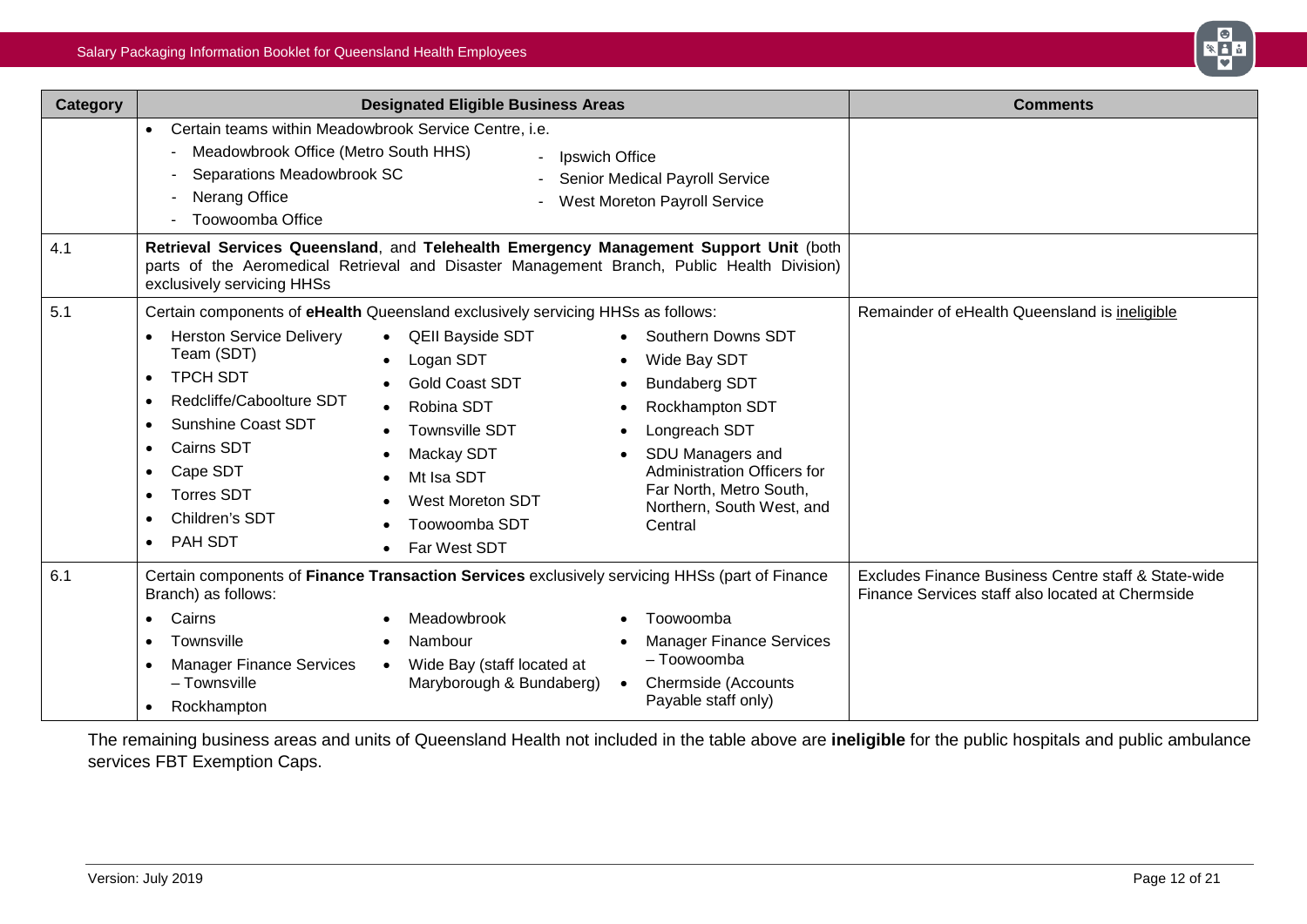

# <span id="page-12-0"></span>**7. Determining what to salary package**

You have a choice of which benefit items to package from those approved by Queensland Government to be included in the arrangement. The salary packaging benefits item categories listed under standing offer arrangement PTD0027-16 are:

- FBT exempt items (e.g. superannuation)
- Concessional FBT items (e.g. novated lease)
- Full FBT benefit items (e.g. home mortgage payments).

The salary packaging of full FBT items is viable only for those Queensland Health employees who are eligible under the Commonwealth FBT legislation to access an FBT exemption cap. FBT exempt and concessional benefits are viable options for all employees.

A list of the approved benefit items available is provided via the FBT Exempt and Full FBT Fact Sheets available on the Salary Packaging Administrators' Queensland Government dedicated websites:

**Remuneration Services (Qld) Pty Ltd (RemServ)** Phone: 1300 30 40 10 <https://www.remservsalarypackage.com.au/> **Smartsalary Pty Limited (Smartsalary)** Phone: 1300 218 598 <https://qld.smartsalary.com.au/>

### <span id="page-12-1"></span>**Superannuation**

Subject to any future limitations set by the ATO, an employee may package up to 50% of their salary into items other than superannuation. Superannuation may be packaged up to 100% of salary (excluding that portion of superannuation which is nominated as the 'employer contribution').

That is, an employee may choose to salary package in either the following combinations:

- Any percentage of salary up to 100% packaged to superannuation only (see note below)
- • Up to 50% of salary, packaged to other items, plus the remaining percentage, up to a total of 100% of salary, packaged to superannuation (e.g. 20% to laptop, 20% to novated car lease, plus 60% to superannuation) (see note below).

**'Total Salary'** ordinarily means the total gross remuneration including salaries, wages and permanent allowances, but excluding overtime. It is, however, subject to any provisions to the contrary as contained in a certified agreement or ruling issued under section 54 of the *Public Service Act 2008*. Total salary excludes cash equivalent of leave and is therefore out of scope of the salary packaging arrangements.

**Note**: Information regarding federal legislation governing superannuation contributions can be found in the 'Superannuation salary packaging information booklet' available on the [Salary Packaging](http://qcd.govnet.qld.gov.au/Pages/Details.aspx?RecID=1696)  [Administrative Services](http://qcd.govnet.qld.gov.au/Pages/Details.aspx?RecID=1696) SOA on QCD.

### <span id="page-12-2"></span>**Motor vehicle novated lease (private use)**

QGP has established a the [Salary Packaging Novated Leasing Services](http://qcd.govnet.qld.gov.au/Pages/Details.aspx?RecID=1753) standing offer arrangement (QGP0026-16) for novated leasing services, effective from 7 November 2016.

All new leases and re-financed leases, must be established with one of the approved panel of suppliers on this arrangement and the Queensland Government's Standard Novation Agreement must be used.

The establishment of this arrangement will not impact on novated leases established prior to this date and will continue to operate until their expiry date.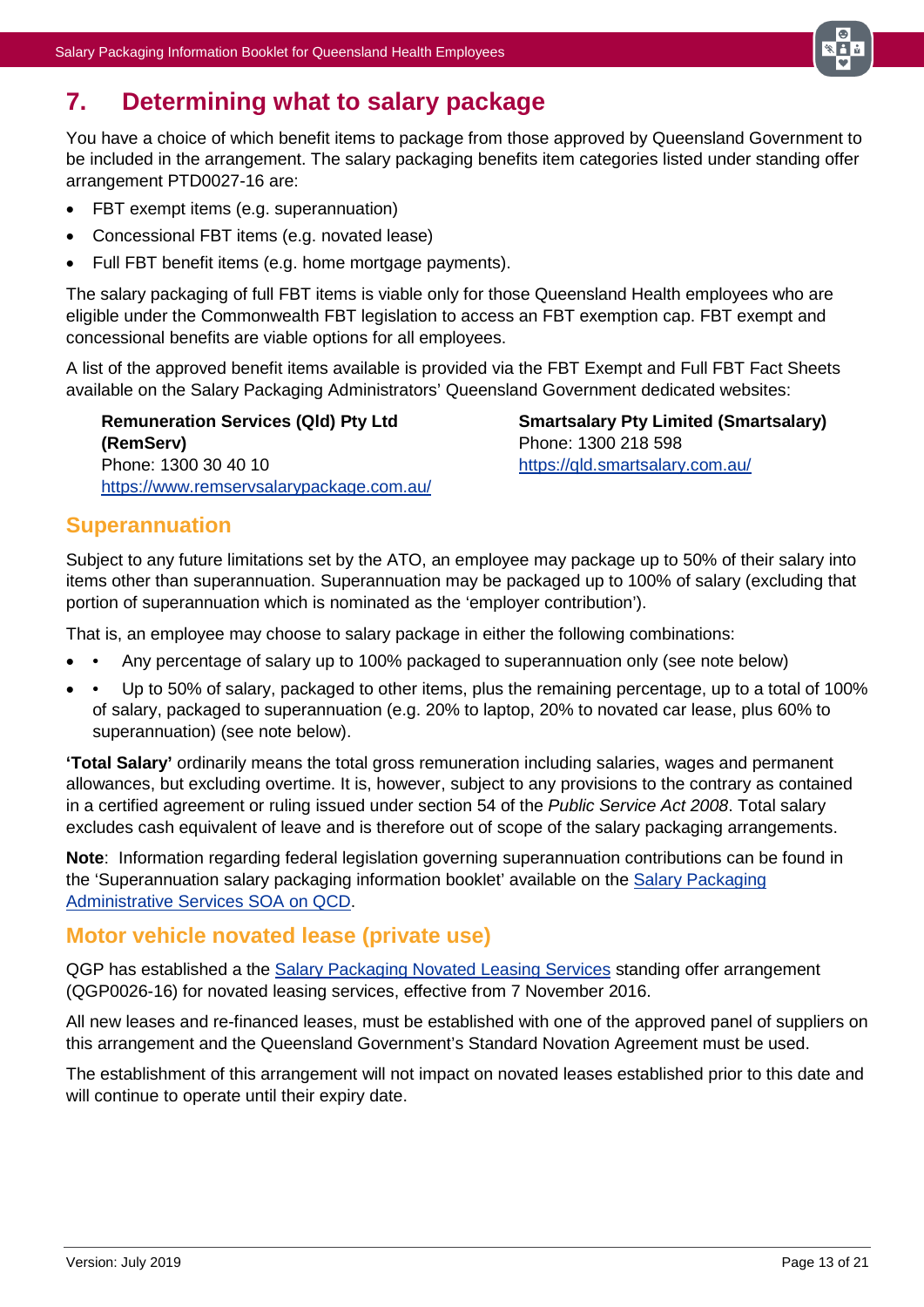

# <span id="page-13-0"></span>**8. Financial advice**

Salary packaging will adjust your salary amounts and may in some instances be unsuitable for some Queensland Government employees. It is **strongly recommended** you consult a financial adviser to discuss if salary packaging is suitable for you.

The Salary Packaging Administrators maintain a list of financial advisers or you can consult a:

- Chartered Accountant
- Certified Practising Accountant (CPA)
- licensed member of the Financial Planning Association of Australia (FPA)
- member of the Institute of Public Accountants (IPA).

### <span id="page-13-1"></span>**9. What does it cost**

Administration fees will be paid fortnightly pre-tax as part of your salary packaging payroll deduction. Details of salary packaging administration fees under the [Salary Packaging Administrative Services](http://qcd.govnet.qld.gov.au/Pages/Details.aspx?RecID=1696) SOA [on QCD.](http://qcd.govnet.qld.gov.au/Pages/Details.aspx?RecID=1696)

# <span id="page-13-2"></span>**10. Starting salary packaging**

If you are not salary packaging and wish to start salary packaging, you will need to complete and submit to your chosen Salary Packaging Administrator the *salary packaging application form*, *salary packaging participation agreement* and any relevant salary packaging declarations.

All salary packaging documentation is available on the Salary Packaging Administrators' Queensland Government dedicated websites:

**Remuneration Services (Qld) Pty Ltd (RemServ)** <https://www.remservsalarypackage.com.au/> **Smartsalary Pty Limited (Smartsalary)** <https://qld.smartsalary.com.au/>

Your financial adviser may also submit the relevant salary packaging documentation on your behalf.

Your Salary Packaging Administrator will contact you or your financial adviser if your application is incomplete or missing the required substantiation. Processing may be delayed in circumstances where the required information is not provided.

Once processing is completed, arrangements will be made with your payroll office to start your salary packaging deductions. When this will start will depend on the Queensland Government pay cycle arrangements. Your payroll office will then forward your fortnightly payroll deductions to your Salary Packaging Administrator.

It is **your responsibility** to check your pay slip and salary packaging statements to ensure that the correct amounts are being deducted and to notify your Salary Packaging Administrator if the amounts are not as requested.

You can check your salary packaging account details through your Salary Packaging Administrator websites.

**Note**: Any changes to your regular banking or payment arrangements (e.g. cancellation of direct debits) that are required because of your salary packaging must be made by you.

### <span id="page-13-3"></span>**11. Salary packaging payments or reimbursements**

The payment options available are:

- direct payment to the benefit item provider (one off or regular)
- reimbursement to you (one off or regular).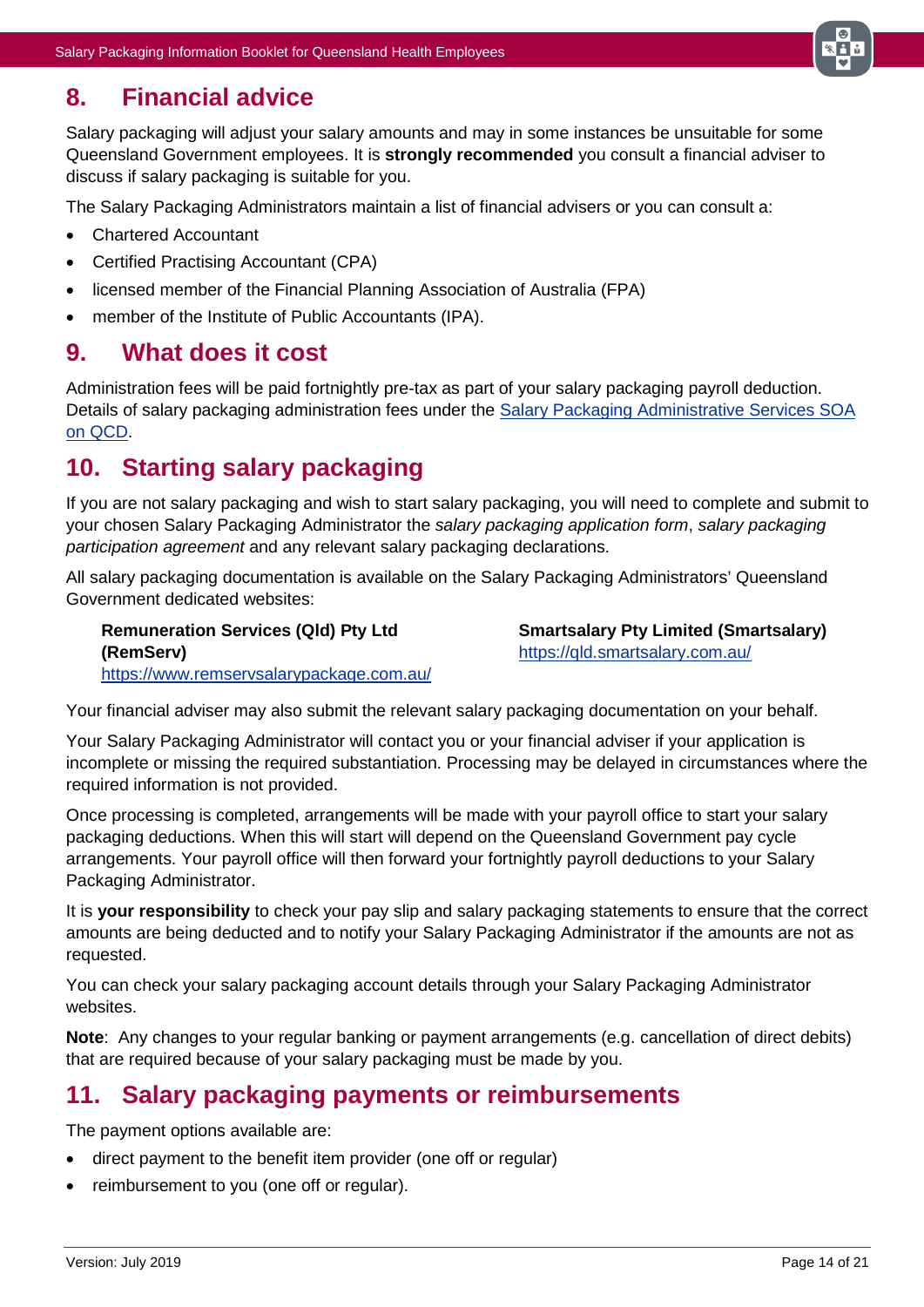

Payment options available will vary depending upon the benefit item you salary package. The approved benefit item fact sheet will stipulate the payment options that apply for each benefit item.

You must complete and submit to your Salary Packaging Administrator, the relevant benefit item payment/reimbursement claim form. Salary packaging claim forms are available for download through the Salary Packaging Administrator's websites.

### <span id="page-14-0"></span>**Direct payment to the benefit item provider**

Direct payments will be processed by your Salary Packaging Administrator on the scheduled date of payment.

### <span id="page-14-1"></span>**Reimbursement to you**

Reimbursements to you will be processed by your Salary Packaging Administrator within three (3) business days from receipt of your claim, provided the correct substantiation has been provided and there are sufficient funds accumulated in your salary packaging account.

#### **Notes:**

- You may request that your Salary Packaging Administrator provide part payment of reimbursement/s, for instance, where there are insufficient funds in your salary packaging account.
- Regular reimbursement arrangements will be set up for a fixed term (e.g. 12 months). Upon expiry of the fixed term, you will be required to provide renewal information to your Salary Packaging Administrator to substantiate claims.

#### **It is important to note that regular payments, such as novated lease payments or own home mortgages, will take precedence over requests for ad hoc payments or reimbursement requests.**

### <span id="page-14-2"></span>**Things to know about payments and reimbursements**

- Payments and reimbursements can be made only when you have provided the required substantiation (e.g. invoice)
- Payments and reimbursements can be made only by the Salary Packaging Administrator from available funds held in your salary packaging account
- To ensure there are sufficient funds in your salary packaging account, your Salary Packaging Administrator may withhold a minimum balance
- The date the payment is made is the date the fringe benefit is provided (except in the case of a novated lease which involves a car fringe benefit being provided on a day-to-day basis)
- Payments for novated leases will be paid only after two fortnightly contributions have been received from your payroll office. There may be instances (e.g. prior to sufficient funds build in your salary packaging account) where you will need to meet the initial payments for your novated lease from your after tax income
- You can claim for expenses only from your salary packaging anniversary date with your current Salary Packaging Administrator and all subsequent years. For example:
	- If your salary packaging anniversary date is 1 April 2011 with your current Salary Packaging Administrator, you can claim expenses incurred from 1 April 2011 and for all future FBT years
	- If your salary packaging anniversary date is 5 April 2014 with your current Salary Packaging Administrator, you can claim expenses incurred for from 5 April 2014 and for all future FBT years
	- If you transitioned between Salary Packaging Administrator on 1 April 2017, you cannot claim expenses incurred prior to this date with your new provider
- You generally cannot claim an exempt Portable Electronic Device more than once per FBT year, even if you have transitioned Salary Packaging Administrator during the FBT year.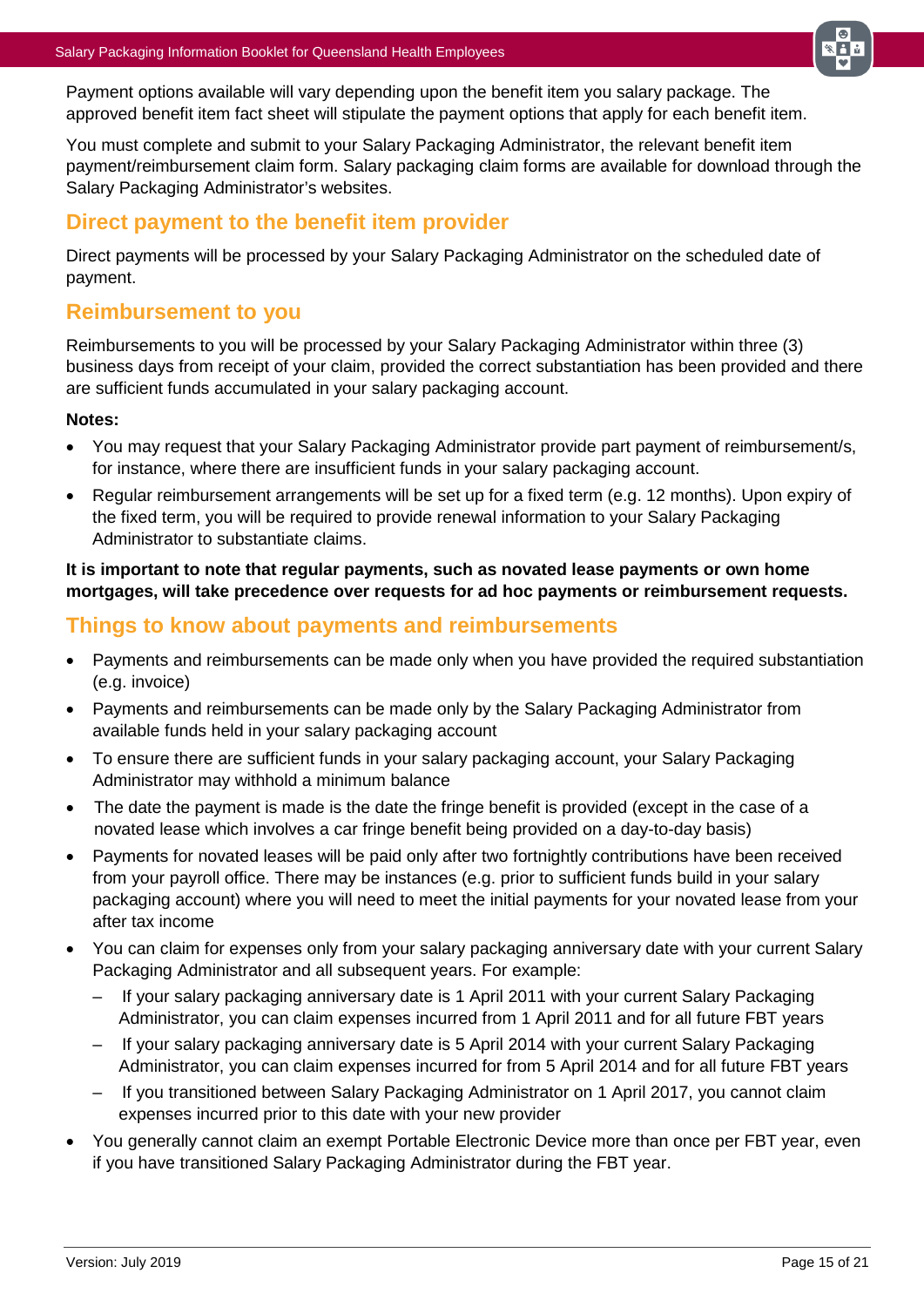

- Benefit item payments will be unable to be processed if there are insufficient funds in your salary packaging account or if your payroll office has not forwarded funds to your Salary Packaging Administrator. In these circumstances you will be responsible for payments due
- You will need to advise your Salary Packaging Administrator if part payments for reimbursements are required
- All benefit item payments and reimbursements will cease if you terminate your employment with the Queensland Government
- If you are on leave without pay, all benefit item payments and reimbursements will cease once funds held in your salary packaging account have been exhausted
- Payments and reimbursements will be made by electronic funds transfer in most cases. You must ensure your bank account details are provided to your Salary Packaging Administrator
- If requesting a direct payment, please ensure that you include the BPay details (often on the reverse side of the bill)
- Any bank fees payable, due to incorrect account details provided by you, will be deducted from your salary packaging account
- Completion of a payment or reimbursement does not automatically stop or reduce your payroll deduction. You must advise your Salary Packaging Administrator if you would like to amend or stop salary packaging payroll deductions (not your payroll office)
- Some payments and reimbursements will cease when the substantiation provided expires. This applies where a total payment is completed or where the end date (e.g. on a lease agreement for a home rental or regular reimbursement arrangement) is reached. You will need to provide further substantiation for a payment or reimbursement to be restarted if this occurs
- It is not the intent of salary packaging for employees to accrue excessively large balances remaining unused for long periods of time. Where this occurs the employer may instruct the Salary Packaging Administrator to return the excess funds to the employee through payroll less tax.

# <span id="page-15-0"></span>**12. Salary packaging amendments**

An amendment is where a benefit item is added or deleted, regular payment amounts are adjusted, or your payroll deduction amounts alter.

**Note**: Changes to bank account details do not constitute a benefit item amendment.

You also need to notify your salary packaging provider if you change:

- bank account details
- personal details (e.g. name, address, email, telephone)
- employer.

If you wish to **amend** your salary packaging agreement you will need to complete and submit to your Salary Packaging Administrator, the relevant salary packaging amendment form available from their website.

# <span id="page-15-1"></span>**13. Ceasing salary packaging**

You can cease your salary packaging at any time by giving at least 21 days notice in writing to your Salary Packaging Administrator. You also need to complete the *salary packaging cessation form* and submit to the Salary Packaging Administrator.

Any funds remaining in your salary packaging account on termination or cessation of your salary package **cannot** be taken as a cash payment, these funds can either be:

- Used for other benefit item payments or reimbursements
- Transferred to your Superannuation account (if salary packaging superannuation)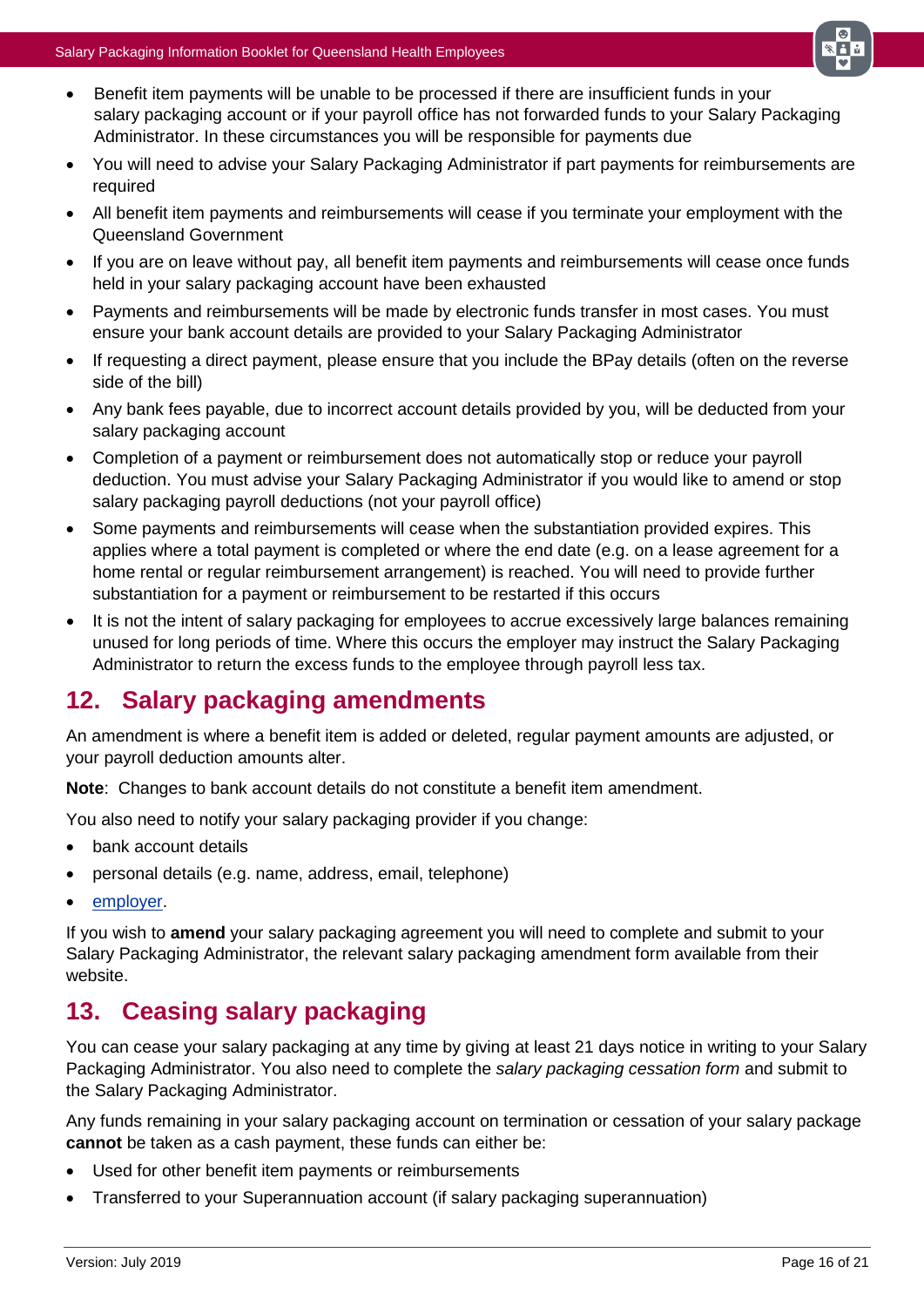

• Returned to your payroll office to be paid as salary and taxed accordingly.

If your employment with the Queensland Government is terminated **you must cease your salary packaging agreement and advise your salary packaging administrator in writing**, 14 business days before the termination of your employment.

If you do not provide your and submit to the Salary Packaging Administrator with instructions regarding the remaining funds in your salary packaging account, any funds remaining will be returned to your payroll office for payment to you as taxed salary. You cannot continue to make claims to run down your balance for a period of time post termination.

# <span id="page-16-0"></span>**14. Changes in employment (e.g. transfers, secondments)**

If you are transferred or seconded to another government agency, you must provide written notification to your and submit to the Salary Packaging Administrator 14 business days prior to the transfer or secondment. This will ensure that correct reporting to your payroll office and agency occurs.

You must complete and submit to your and submit to the Salary Packaging Administrator the *change of employer amendment form* in relation to transferring or seconding to another government agency.

**Note**: Changes in employment may affect the tax treatment of certain benefit items (e.g. cars packaged through novated leases). The Queensland Government recommends you speak to your and submit to the Salary Packaging Administrator and where necessary obtain the appropriate legal, financial or other professional advice based on your own particular circumstances.

In addition, it is **important** that **hospital employees** notify their payroll office (whether or not your payroll office processing site changes) and their and submit to the Salary Packaging Administrator when transferring or seconding from a work group (permanently, temporarily or part time), to determine if their FBT exemption cap eligibility has altered, thereby affecting their liability for FBT.

**You will be responsible for any FBT owing and for any shortfall that may occur in your salary packaging, following any changes in employment.**

# <span id="page-16-1"></span>**15. Salary packaging and tax deductions**

Any benefit item salary packaged from pre-tax dollars **cannot** be claimed as a deduction on your income tax return. For example, if you claim reimbursement of your Union membership fees through salary packaging, you cannot also claim a tax deduction, which would attract significant penalties from the ATO.

You should discuss your income tax return claims with your tax advice specialist for more information.

# <span id="page-16-2"></span>**16. Salary packaging and reimbursements from your employer**

You cannot salary package any benefit items which you have already claimed or intend to claim as an expense through your employer, or as a deduction on your income tax return.

# <span id="page-16-3"></span>**17. Fringe Benefits Tax (FBT)**

Any FBT liability incurred as a result of your participation in salary packaging will be your responsibility.

The salary packaging participation agreement completed and submitted at the time of salary packaging provides a comprehensive explanation of your responsibility regarding FBT liabilities.

Prior to entering into a salary packaging agreement, it is strongly recommended that you:

- Read all relevant salary packaging documentation (e.g. information booklets, fact sheets) to fully understand the terms and conditions of your salary package
- Obtain independent financial advice.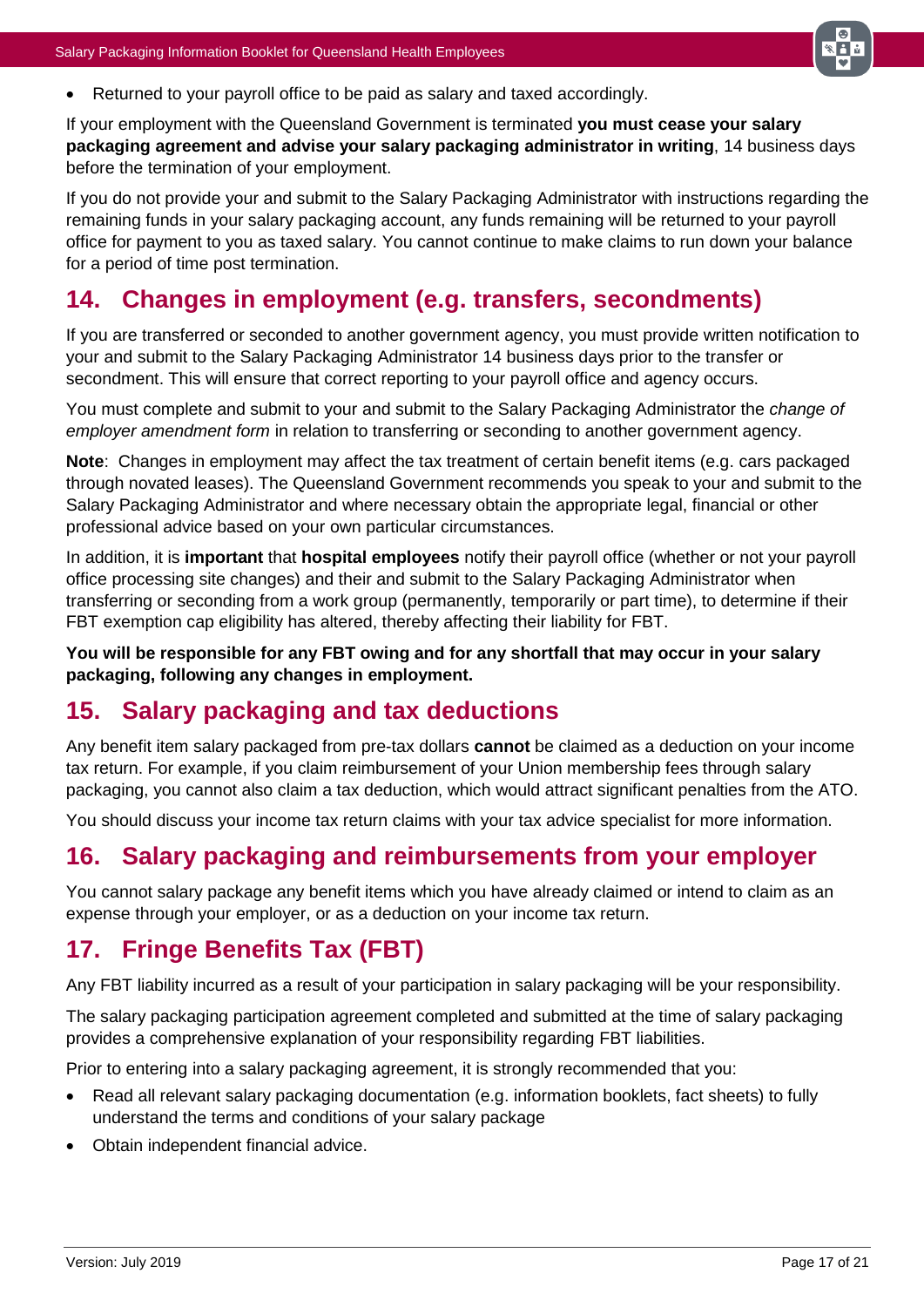

## <span id="page-17-0"></span>**Reportable Fringe Benefits Amount (RFBA)**

Queensland Health is required to keep records of the fringe benefits provided to you and must record the grossed up taxable value of those fringe benefits on your payment summary (previously known as a group certificate) for the corresponding income tax year. This is referred to as the reportable fringe benefits amount (RFBA).

An RFBA may affect your income tests for benefits and obligations under certain Commonwealth laws. You are advised to consider seeking independent financial advice on this matter.

### <span id="page-17-1"></span>**Grossing up**

Grossing up ensures that the amount of tax paid on a fringe benefit is the same as the tax paid if the employee received cash salary which is taxed at the highest marginal rate plus the Medicare levy. The current rates are:

- gross up rate for items attracting GST = 2.0802
- gross up rate for items without  $GST = 1.8868$ .

For example, an annual motor vehicle expense fringe benefit of \$2,200 will be grossed up to \$4,576.44 using the gross up rate of 2.0802 (the gross up rate for items attracting GST). The FBT payable on such a benefit would be \$2,150.93, using the 2017-18 FBT rate of 47%.

The gross up rate of 1.8868 is always used in calculating the RFBA which appears on your payment summary (group certificate). For example, the RFBA of a motor vehicle expense of \$2,200.00 will be \$4,150.96.

### <span id="page-17-2"></span>**Potential legislative changes and risk**

You are responsible for any FBT liability incurred as a result of any changes and no compensation is available:

- in legislation
- ATO interpretation.
- in rulings obtained by Queensland Treasury or Queensland Health.

### <span id="page-17-3"></span>**What happens at the end of the FBT year?**

Any credit balance left in your salary packaging account can be:

- Rolled over into the new package year.
- Transferred to your Superannuation account, or Mercy Super for certain employees of the Lady Cilento Children's Hospital (if you are salary packaging superannuation).
- Returned to your payroll office to be paid as salary and taxed accordingly.

**Note**: Any unused portion of an FBT exemption cap by Queensland Health hospital employees and Queensland Ambulance Service employees cannot be used in subsequent years; any credit spent in the new FBT year will fall within the new FBT year's cap.

### <span id="page-17-4"></span>**FBT exemption cap eligibility (only applicable to hospital and QAS employees)**

FBT exemption cap eligibility is a concession under the FBT legislation applicable to employees working exclusively in and for certain business areas of Queensland Health, and effectively limits FBT exemption to a cap of \$17,000 grossed up taxable value (GUTV).

A grossed up value of \$17,000 equates to actual fringe benefit items costing between \$8,172 and \$9,010 in total (depending on the impact of GST) for the FBT year 1 April to 31 March, constituting the employer cap limit.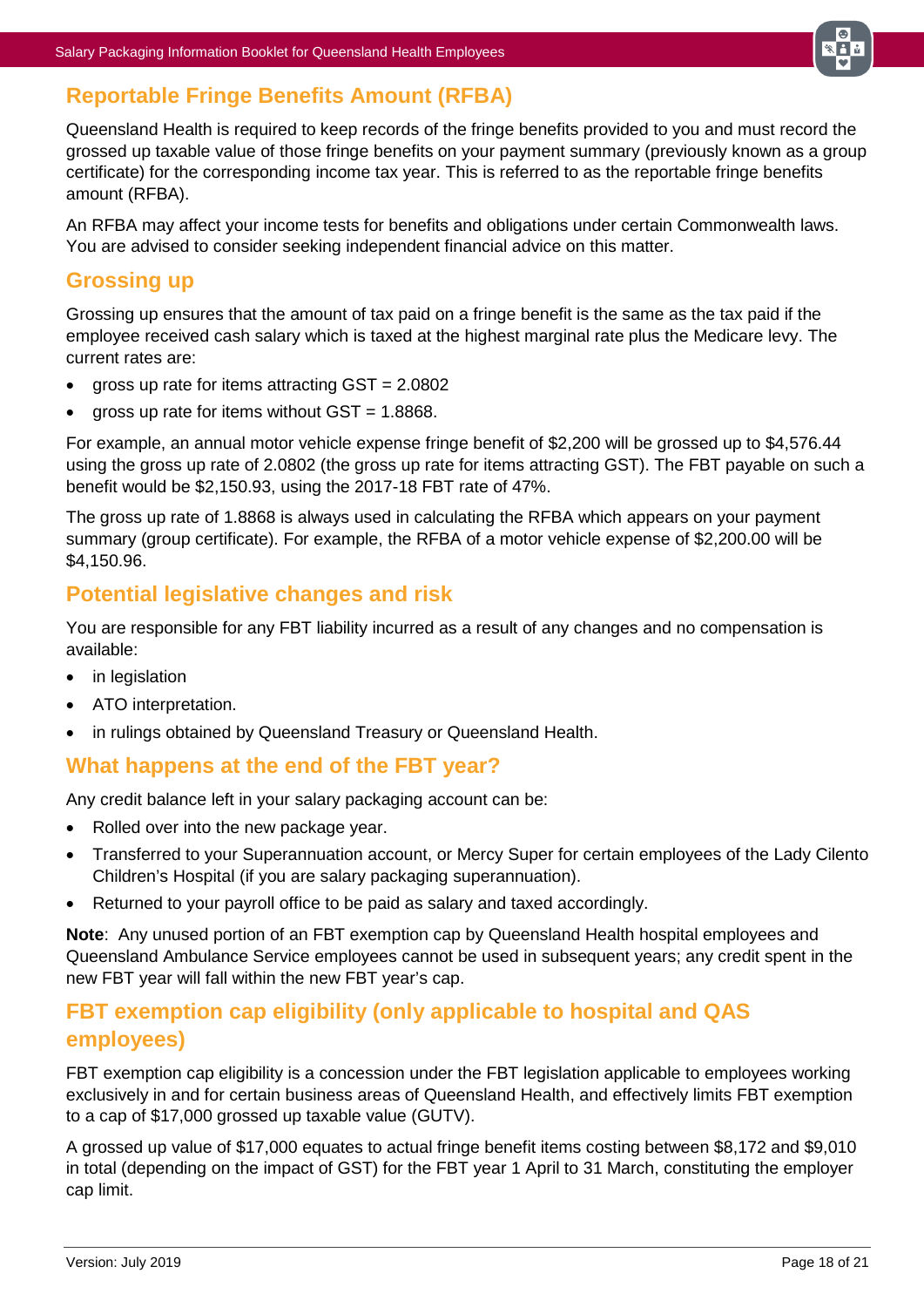

The FBT exemption cap operates per employee / per employer / per FBT year. For FBT purposes Queensland Health is the employer, whether or not a Hospital and Health Service is a prescribed employer. This encompasses the Department of Health, all HHSs, and QAS.

It is important to understand that the FBT exemption cap applies only to benefits provided while the employee is employed within and working for a designated Queensland Health hospital business area or Queensland Ambulance Service.

No employee should regard FBT exemption cap eligibility as an entitlement. It is simply a tax concession currently available to certain parts of Queensland Health based on the application of the FBT legislation. While Queensland Health has made every effort to ensure this application is correct, the ATO can change its position at any stage as it is a question of legislative interpretation.

You need to be aware that changes in Queensland Health's organisational and functional structures can affect existing FBT exemption cap status.

If you exceed the FBT exemption cap for any reason, FBT is payable by you on **all amounts** over the grossed up figure (see below). Any FBT liability incurred as a result of your participation in salary packaging is your responsibility.



#### \$17,000 FBT exemption threshold

### <span id="page-18-0"></span>**Change of FBT exemption cap status due to role change**

When transferred, seconded, promoted, relieving or otherwise undertaking duties in another position, unit or agency (permanently, temporarily or part-time) and whether or not your payroll office processing site changes, your FBT exemption cap eligibility may alter. This can affect your liability for FBT.

FBT exemption cap eligibility audits are undertaken on a regular basis to identify any employees incorrectly claiming eligibility for the FBT exemption cap.

You will be responsible for any FBT owing and for any shortfall that may occur in your salary packaging due to any change in your FBT exemption cap eligibility.

# <span id="page-18-1"></span>**18. Reportable fringe benefits amount and government allowances**

The RFBA will not be included in your taxable income or affect the amount of standard Medicare levy you pay. The RFBA will, however, be used for income tests such as:

- Medicare levy surcharge
- HELP (formerly HECS) repayments
- child support obligations
- entitlement to certain income tested government benefits.

The RFBA will be taken into account in the income tests for some other benefits but will include the nongrossed up value. This includes benefits such as:

• Family Tax Benefit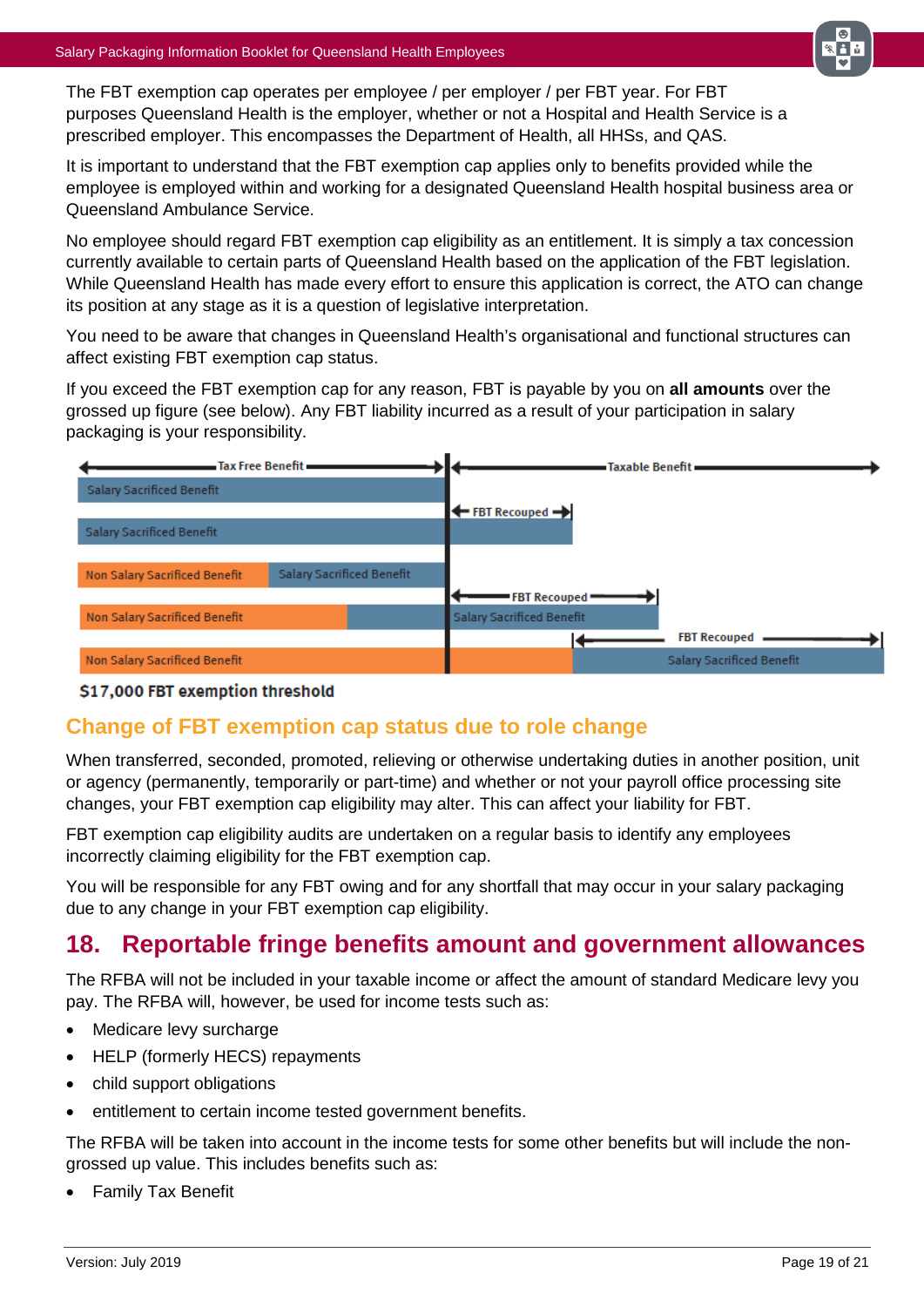

- Child Care Benefit
- Youth Allowance (parental income test).

For further details please:

- contact the Tax Information Line 132 861 (toll free)
- refer to the [ATO website.](http://www.ato.gov.au/)

# <span id="page-19-0"></span>**19. GST input tax credits**

Any benefit item expense paid or reimbursed that has applicable GST will be eligible to be claimed back from the ATO if a valid tax invoice is provided as substantiation.

Employees do not have to pay GST at time of claiming, as the GST is floated by RemServ (from 1 August 2016) and Smartsalary.

# <span id="page-19-1"></span>**20. Non-salary packaged taxable fringe benefits (applicable only to hospital and QAS employees)**

It is your responsibility to advise your Salary Packaging Administrator on the GUTV of non-salary packaged benefits provided by your employer (even if it is only an estimate) and to also advise on any expected changes to this value.

The Salary Packaging Administrator uses this estimate to monitor the employee's total GUTV against the \$17,000 cap.

Non-salary packaged fringe benefits have first priority when applying the FBT exemption cap (refer diagram page 20). Employees of Queensland Health who are eligible for the FBT exemption cap should note that:

- FBT exemption cap is applied to non-salary packaged fringe benefits before salary packaged benefits
- FBT on benefits above the FBT exemption cap is paid to the ATO
- FBT liabilities on salary packaged benefits above the cap are recouped by the Salary Packaging Administrator from the employee
- Non-salary packaged fringe benefits are any fringe benefits that your employer or an associate of your employer provides, or which results from other means than via salary packages administered by the Salary Packaging Administrator
- Non-salary packaged fringe benefits may include, but are not limited to:
	- car benefits (e.g. home garaging a pool vehicle or full private use entitlements)
	- remote area rental assistance
	- remote area holiday transport (e.g. RANIP flights)
	- remote area residential fuel
	- loan fringe benefits (e.g. through a salary overpayment not repaid immediately once recognised)
	- debt waivers (e.g. through writing off a salary overpayment)
	- Living Away From Home Allowance (LAFHA)
	- private e-tolls
	- certain study assistance benefits e.g. HELP (previously, HECS) or SARAS.